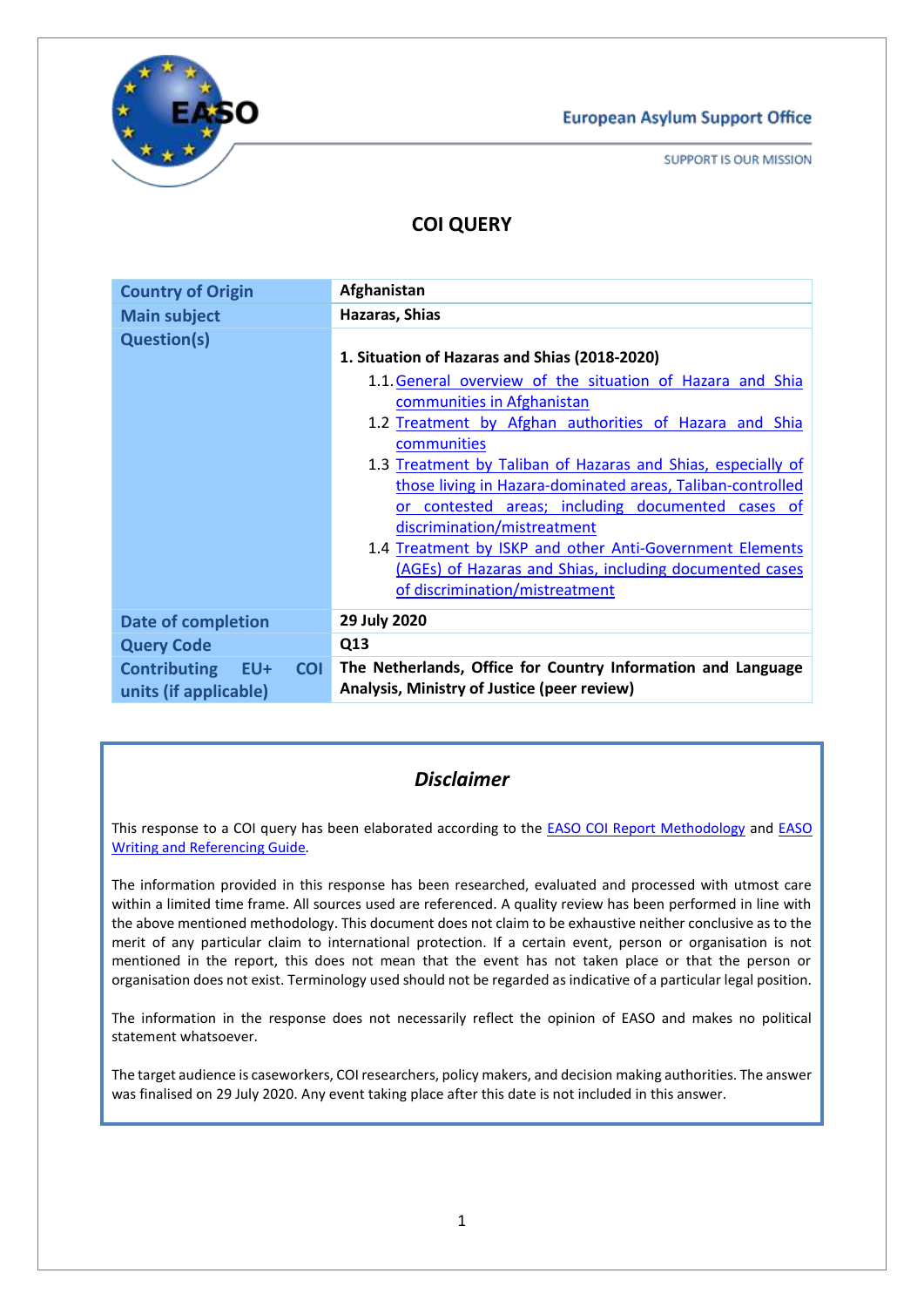

**.** 

**SUPPORT IS OUR MISSION** 

# **COI QUERY RESPONSE**

# **1. Situation of Hazaras and Shias (2018-2020)**

#### <span id="page-1-0"></span>**1.1 General overview of the situation of Hazara and Shia communities in Afghanistan**

Hazaras are one of the ethnic groups or 'tribes' of Afghanistan directly recognised by the Afghan constitution.<sup>1</sup> Most of the Hazara in Afghanistan are Shia Muslims.<sup>2</sup> In the Sunni-majority Afghanistan, Hazaras have been long discriminated because of their religious beliefs and physical features.<sup>3</sup> It is estimated that Hazaras represent some 15 % of the total population of Afghanistan.<sup>4</sup> Up to 15 % of Muslims in Afghanistan are Shia.<sup>5</sup> A very small percentage of Hazaras are Sunni.<sup>6</sup> Shia Hazaras are mostly Jafaris and to a smaller degree Ismailis.<sup>7</sup> The Afghanistan Independent Human Rights Commission (AIHRC) noted that for the purposes of the national ID cards, some ethnic identities have been merged and that some Sunni Hazaras were recorded as Tajik and some Sadat from the Hazara areas as Hazara.<sup>8</sup>

Hazaras traditionally reside in the central regions of the country.<sup>9</sup> Apart from Hazarajat in the central Afghanistan, they are found in the cities of Kabul, Mazar-e-Sharif, Herat, and in smaller numbers in the others cities.<sup>10</sup> Dasht-e-Barchi west of Kabul is said to be a Shia or Hazara neighbourhood.<sup>11</sup> It is estimated that one quarter of the Kabul residents are Hazara.<sup>12</sup>

According to the United States Commission on International Religious Freedom (USCIRF), Shia Muslims were one of the minority groups in Afghanistan whose situation has improved since 2001, which can be seen as one of the reasons for their targeting by the extremist groups.<sup>13</sup> They have been described

<sup>7</sup> Swedish Committee for Afghanistan, Religion in Afghanistan, 22 May 2018[, url](https://swedishcommittee.org/afghanistan/religion)

<sup>10</sup> Swedish Committee for Afghanistan, The Afghan population, 22 May 2018[, url](https://swedishcommittee.org/afghanistan/population)

<sup>1</sup> Afghanistan, The Constitution of Afghanistan, 26 January 2004, [url,](http://www.afghanembassy.com.pl/afg/images/pliki/TheConstitution.pdf) art. 4

<sup>&</sup>lt;sup>2</sup> Geopolitics (The), The Agony of the Hazaras and the Indifference of the Afghan State, 18 May 2018, [url;](https://thegeopolitics.com/the-agony-of-the-hazaras-and-the-indifference-of-the-afghan-state/) UNHCR, UNHCR Eligibility Guidelines for Assessing the International Protection Needs of Asylum-Seekers from Afghanistan, 30 August 2018, available at[: url,](https://www.refworld.org/docid/5b8900109.html) pp. 62, 91

<sup>&</sup>lt;sup>3</sup> Al Jazeera, Afghanistan: Who are the Hazaras?, 27 June 2016, [url;](https://www.aljazeera.com/indepth/features/2016/06/afghanistan-hazaras-160623093601127.html) Australian National University, On the Return of Hazaras to Afghanistan, 4 March 2020, [url,](https://www.refugeecouncil.org.au/wp-content/uploads/2020/04/Maley-Hazaras-4.3.20.pdf) para. 7; Finland, FIS, Afghanistan: Fact-Finding Mission to Kabul in April 2019 - Situation of Returnees in Kabul, 15 October 2019[, url,](https://migri.fi/documents/5202425/5914056/Afghanistan_FFM_Returnees_MIG-1914851.pdf/ebbe969e-aea8-768d-c10b-37fad4b2bbd2/Afghanistan_FFM_Returnees_MIG-1914851.pdf) p. 23; Misaal Foundation, South Asia State of Minorities Report 2018, The State of Minorities in Afghanistan, 2018[, url,](http://www.misaal.ngo/wp-content/uploads/2019/02/SASM-Full-Report-2018.pdf) p. 278; MRG, No escape from discrimination: minorities, indigenous peoples and the crisis of displacement, 2017[, url,](https://minorityrights.org/wp-content/uploads/2017/12/MRG_Displacement_Report_Dec17.pdf) p. 17; MRG, Hazaras, n.d.[, url](https://minorityrights.org/minorities/hazaras/)

<sup>4</sup> Arab News, Afghan Taliban look for support of Hazaras whom they once persecuted, 8 May 2020, [url;](https://www.arabnews.com/node/1671236/world) Diplomat (The), TUTAP Power Project Reopens Old Wounds in Afghanistan, 4 Augsut 2016, [url](https://thediplomat.com/2016/08/tutap-power-project-reopens-old-wounds-in-afghanistan/)

<sup>5</sup> MRG, Hazaras, n.d.[, url;](https://minorityrights.org/minorities/hazaras/) Pew Research Center, Many Sunnis and Shias worry about religious conflict, n.d.[, url,](https://www.pewresearch.org/wp-content/uploads/sites/7/2013/11/Shias-Sunnis-religious-conflict-full-report.pdf) p. 2, Swedish Committee for Afghanistan, Religion in Afghanistan, 22 May 2018[, url](https://swedishcommittee.org/afghanistan/religion)

<sup>&</sup>lt;sup>6</sup> HuffPost, Why ISIS Have Declared War On The Hazara Shias Of Afghanistan, 26 June 2017, [url](https://www.huffingtonpost.in/syed-zafar-mehdi/why-isis-have-declared-war-on-the-hazara-shias-of-afghanistan_a_22504421/?guccounter=1)

<sup>8</sup> AIHRC, Assessing the Extent of the Implementation of the Convention on the Elimination of All Forms of Racial Discrimination in Afghanistan, 2019[, url,](https://www.aihrc.org.af/media/files/ENGLISH%20HAMAL.pdf) p. 20

<sup>9</sup> Al Jazeera, Afghanistan: Who are the Hazaras?, 27 June 2016, [url;](https://www.aljazeera.com/indepth/features/2016/06/afghanistan-hazaras-160623093601127.html) Diplomat (The), TUTAP Power Project Reopens Old Wounds in Afghanistan, 4 Augsut 2016, [url;](https://thediplomat.com/2016/08/tutap-power-project-reopens-old-wounds-in-afghanistan/) MRG, Hazaras, n.d., [url](https://minorityrights.org/minorities/hazaras/)

<sup>&</sup>lt;sup>11</sup> Al Jazeera, Afghanistan's persecuted Hazaras have little hope in peace talks, 26 February 2019, [url;](https://www.aljazeera.com/indepth/features/afghanistan-persecuted-hazaras-hope-peace-talks-190225211534278.html) BBC News, Afghan Shias in the firing line: 'IS wants to wipe us out', 27 November 2018, [url;](https://www.bbc.com/news/world-asia-46262269) CEDOCA, Afghanistan: Security Situation in Kabul City, 8 April 2020[, url,](https://coi.easo.europa.eu/administration/belgium/PLib/coi_focus_afghanistan_security_situation_in_kabul_city_20200408.pdf) p. 9; Finland, FIS, Afghanistan: Fact-Finding Mission to Kabul in April 2019 - Situation of Returnees in Kabul, 15 October 2019[, url,](https://migri.fi/documents/5202425/5914056/Afghanistan_FFM_Returnees_MIG-1914851.pdf/ebbe969e-aea8-768d-c10b-37fad4b2bbd2/Afghanistan_FFM_Returnees_MIG-1914851.pdf) p. 23; HuffPost, Why ISIS Have Declared War On The Hazara Shias Of Afghanistan, 26 June 2017, [url](https://www.huffingtonpost.in/syed-zafar-mehdi/why-isis-have-declared-war-on-the-hazara-shias-of-afghanistan_a_22504421/?guccounter=1)

<sup>12</sup> Finland, FIS, Afghanistan: Fact-Finding Mission to Kabul in April 2019 - Situation of Returnees in Kabul, 15 October 2019, [url,](https://migri.fi/documents/5202425/5914056/Afghanistan_FFM_Returnees_MIG-1914851.pdf/ebbe969e-aea8-768d-c10b-37fad4b2bbd2/Afghanistan_FFM_Returnees_MIG-1914851.pdf) p. 23

<sup>&</sup>lt;sup>13</sup> USCIRF, USCIRF 2019 Annual Report; Country Reports: Tier 2 Countries: Afghanistan, April 2019, [url,](https://www.uscirf.gov/sites/default/files/Tier2_AFGHANISTAN_2019.pdf) p. 3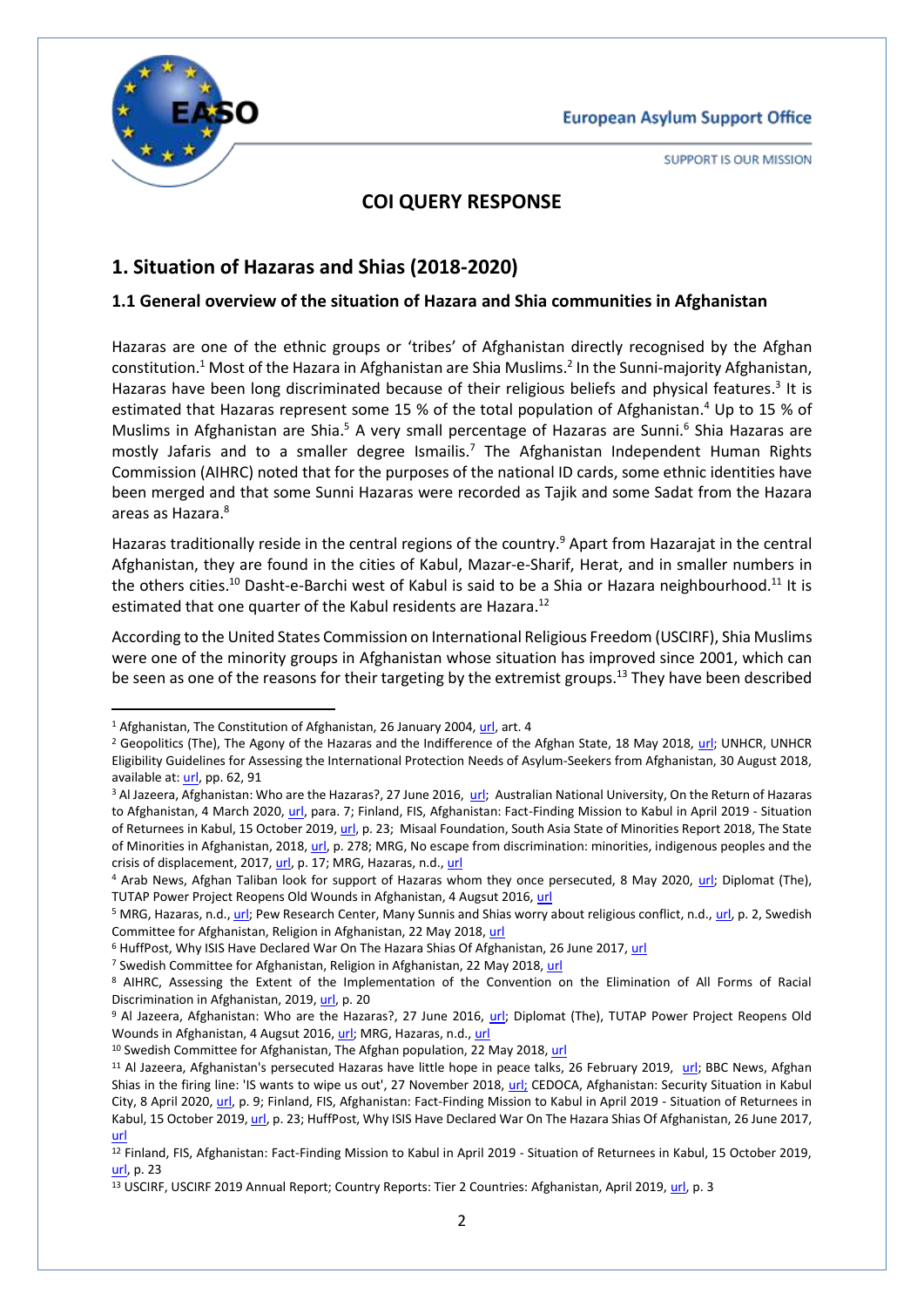

**SUPPORT IS OUR MISSION** 

as 'socially and culturally more progressive than other ethnic groups' in Afghanistan, especially in relation to education and women's rights.<sup>14</sup> Violations against the Hazara in Afghanistan included illegal taxation, forced recruitment and physical abuses, as reported by the UNHCR in 2018.<sup>15</sup>

In the period of January 2009 - December 2015, the United Nations Assistance Mission in Afghanistan (UNAMA) recorded five incidents against Shias in Afghanistan.<sup>16</sup> According to the AIHRC, five attacks targeting Hazaras in 2015-2016 killed 156 people and wounded 479.<sup>17</sup> In 2016, five such attacks took place and eight in 2017 and 19 in 2018.<sup>18</sup> Sources indicate that Hazara have been increasingly targeted since 2016<sup>19</sup>, with the latest reported incident in March 2020<sup>20</sup>. UNAMA reported on the 'extreme harm to civilians' from the Hazara Shia community by the IS<sup>21</sup> since 2016 in their 2018 annual report.<sup>22</sup> Kabul saw some 13 attacks aimed at the Shias between 2016 and 2018.<sup>23</sup> In 2019, UNAMA reported on a general decrease of casualties but noted increase of targeted attacks on certain groups in Afghanistan including on Shia Muslims, including 'the deadliest incident of the year'.<sup>24</sup>

An Afghanistan Analysts Network (AAN) article indicates that an increased presence of Afghan Shias in Herat, who were repatriated from Iran or displaced from central provinces of Afghanistan over a longer period of time, is seen by some Sunnis as Iran's involvement.<sup>25</sup> Other source indicates that IS targets Shias because of religious differences, their involvement with Iran and fighting in Syria.<sup>26</sup>

In the past, Shia religious holiday of Ashura was marked by violent attacks, including in 2011<sup>27</sup> and in 2016<sup>28</sup>. No attacks during the holiday were reported in 2017, 2018 and 2019.<sup>29</sup> In 2018, attacks on the Shias happened not only in the places of worship but in such diverse places as a wrestling centre, voter's registration centre and a school.<sup>30</sup>

## <span id="page-2-0"></span>**1.2 Treatment by Afghan authorities of Hazara and Shia communities**

<sup>1</sup> <sup>14</sup> RFE/RL, Living Scared: In Kabul's Shi'ite Enclave, Hazara Fear A Taliban Return, 5 April 2020[, url](https://www.rferl.org/a/living-scared-in-kabul-s-shi-ite-enclave-hazara-fear-a-taliban-return/30532478.html)

<sup>15</sup> UNHCR, UNHCR Eligibility Guidelines for Assessing the International Protection Needs of Asylum-Seekers from Afghanistan, 30 August 2018[, url,](https://www.refworld.org/docid/5b8900109.html) pp. 93-94

<sup>&</sup>lt;sup>16</sup> Australia, DFAT, DFAT Country Information Report Afghanistan, 27 June 2019, [url,](https://www.dfat.gov.au/sites/default/files/country-information-report-afghanistan.pdf) p. 29, para. 3.31-3.34

<sup>17</sup> AIHRC, Attacks against Hazaras in Afghanistan, n.d., [url](https://www.aihrc.org.af/media/files/A%20Short%20Report%20on%20Attack%20against%20Hazaras_English_Final.pdf)

<sup>18</sup> Australia, DFAT, DFAT Country Information Report Afghanistan, 27 June 2019, [url,](https://www.dfat.gov.au/sites/default/files/country-information-report-afghanistan.pdf) p. 29, para. 3.31-3.34

<sup>&</sup>lt;sup>19</sup> AAN, Speculation Abounding: Trying to make sense of the attacks against Shias in Herat city, 3 February 2019, [url;](https://www.afghanistan-analysts.org/en/reports/war-and-peace/speculation-abounding-trying-to-make-sense-of-the-attacks-against-shias-in-herat-city/) HRW, "No Safe Place": Insurgent Attacks on Civilians in Afghanistan, 8 May 2018, [url;](https://www.hrw.org/report/2018/05/08/no-safe-place/insurgent-attacks-civilians-afghanistan) NPR, ISIS Claims Responsibility For Deadly Attack Aimed At Afghan Hazaras, 9 March 2018[, url;](https://www.npr.org/sections/thetwo-way/2018/03/09/592210383/isis-claims-responsibility-for-deadly-attack-aimed-at-afghan-hazaras?t=1593612452530) UNAMA, 2019 Annual Report, February 2020[, url,](https://unama.unmissions.org/sites/default/files/afghanistan_protection_of_civilians_annual_report_2019_-_22_february.pdf) pp. 7-8; UNAMA, 2020 Quarterly Report, April 2020, [url,](https://unama.unmissions.org/sites/default/files/unama_protection_of_civilians_in_armed_conflict_-_2020_first_quarter_report_english_0.pdf) p. 4

<sup>&</sup>lt;sup>20</sup> France 24, Gunmen stage deadly attack on Shiite memorial service in Afghan capital, 6 March 2020[, url](https://www.france24.com/en/20200306-gunmen-stage-deadly-attack-on-shiite-memorial-service-in-afghan-capital)

<sup>&</sup>lt;sup>21</sup> Both, the IS and the ISKP, are used to describe the Islamic state affiliate active in Afghanistan in this query response.

<sup>&</sup>lt;sup>22</sup> UNAMA, 2019 Annual Report, February 2020[, url,](https://unama.unmissions.org/sites/default/files/afghanistan_protection_of_civilians_annual_report_2019_-_22_february.pdf) p. 47

<sup>&</sup>lt;sup>23</sup> AP, Afghan IS branch claims deadly attack on Shiites in Kabul, 16 August 2018[, url](https://apnews.com/11431e698aa5451eb0b88ea41e4e8496)

<sup>&</sup>lt;sup>24</sup> UNAMA, 2019 Annual Report, February 2020[, url,](https://unama.unmissions.org/sites/default/files/afghanistan_protection_of_civilians_annual_report_2019_-_22_february.pdf) pp. 7-8

<sup>&</sup>lt;sup>25</sup> AAN, Speculation Abounding: Trying to make sense of the attacks against Shias in Herat city, 3 February 2019[, url](https://www.afghanistan-analysts.org/en/reports/war-and-peace/speculation-abounding-trying-to-make-sense-of-the-attacks-against-shias-in-herat-city/)

<sup>&</sup>lt;sup>26</sup> AAN, With an Active Cell in Kabul, ISKP Tries to Bring Sectarianism to the Afghan War, 19 October 2016[, url;](https://www.afghanistan-analysts.org/en/reports/war-and-peace/with-an-active-cell-in-kabul-iskp-tries-to-bring-sectarianism-to-the-afghan-war/) HuffPost, Why ISIS Have Declared War On The Hazara Shias Of Afghanistan, 26 June 2017, [url](https://www.huffingtonpost.in/syed-zafar-mehdi/why-isis-have-declared-war-on-the-hazara-shias-of-afghanistan_a_22504421/?guccounter=1)

<sup>&</sup>lt;sup>27</sup> AAN, Dozens killed in attacks on holy day in Afghanistan, 12 October 2016, [url;](https://www.trtworld.com/asia/dozens-killed-in-attacks-targeting-holy-day-in-afghanistan-205282) Australian National University, On the Return of Hazaras to Afghanistan, 4 March 2020, [url,](https://www.refugeecouncil.org.au/wp-content/uploads/2020/04/Maley-Hazaras-4.3.20.pdf) para. 8

<sup>&</sup>lt;sup>28</sup> AAN, Dozens killed in attacks on holy day in Afghanistan, 12 October 2016, [url](https://www.trtworld.com/asia/dozens-killed-in-attacks-targeting-holy-day-in-afghanistan-205282); Guardian (The), Shia Muslims killed in mosque bombing in northern Afghanistan, 12 October 2016, [url](https://www.theguardian.com/world/2016/oct/12/shia-muslims-killed-mosque-bombing-northern-afghanistan-ashura-festival) 

<sup>&</sup>lt;sup>29</sup> AAN, Before Ashura: Extra security measures in place for second year running, 19 September 2018[, url;](https://www.afghanistan-analysts.org/en/reports/war-and-peace/before-ashura-extra-security-measures-in-place-for-second-year-running/) Tolo News, Afghans Observe The Day Of Ashura In Peace, 10 September 2019, [url;](https://tolonews.com/afghanistan/afghans-observe-ashura-peace) USDOS, Country Report on Human Rights Practices 2019 -Afghanistan, 11 March 2020[, url,](https://www.state.gov/wp-content/uploads/2020/03/AFGHANISTAN-2019-HUMAN-RIGHTS-REPORT.pdf) p. 9

<sup>&</sup>lt;sup>30</sup> AAN, Before Ashura: Extra security measures in place for second year running, 19 September 2018, [url](https://www.afghanistan-analysts.org/en/reports/war-and-peace/before-ashura-extra-security-measures-in-place-for-second-year-running/)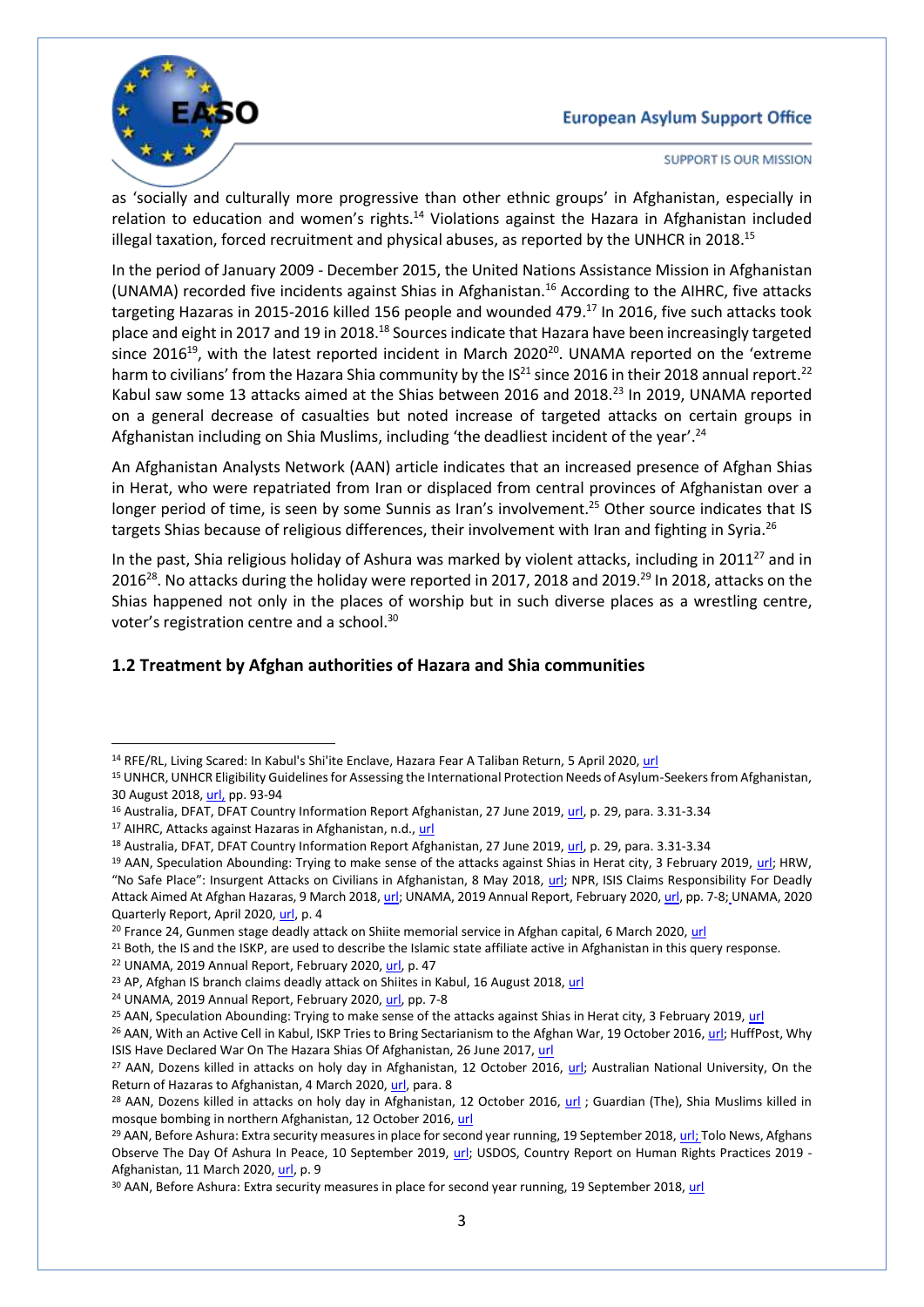

1

**SUPPORT IS OUR MISSION** 

Afghan constitution allows for the use of Shia jurisprudence in personal matters involving Shias. $31$ Since 2009, Shia Muslims in Afghanistan have their own personal status law.<sup>32</sup>

Despite official prohibition of discrimination<sup>33</sup>, Hazaras reportedly face difficulties in accessing senior government positions.<sup>34</sup> A quota system aims to achieve representation of every ethnic group in the country in certain positions.<sup>35</sup> A Landinfo report indicates that the Hazara are overrepresented in the governmental positions.<sup>36</sup> The US Department of State (USDOS) indicated that Hazara police officers tend to hold symbolic positions on the Ministry of Interior and ANSDF officers are likely to be sent to insecure parts of the country.<sup>37</sup> A 2019 Finnish government fact-finding mission (FFM) found that 'government jobs are not very accessible to Hazaras.' <sup>38</sup> Sources reported that ethnic and religious minorities in Afghanistan faced discrimination in access to employment in 2019.<sup>39</sup>

Sources noted that the situation of the Hazaras has improved since 2001, including politically<sup>40</sup>. Nevertheless, an increase of violations by the extremist groups against the Hazara was reported between 2016 and April 2020.<sup>41</sup>

A source indicated in 2018 that the government had focused on fighting Taliban and left the situation of Hazaras behind.<sup>42</sup> Areas inhabited by the Hazara, including Bamiyan in central Afghanistan, were in 2018 reported as among the least developed in the country, lacking basic infrastructure.<sup>43</sup> A Landinfo report indicates that overrepresentation of Hazaras in the governmental jobs can provoke reactions from other ethnic groups.<sup>44</sup>

In light of the attacks against them, Hazaras complained on the lack of governmental protection.<sup>45</sup> According to the USCIRF, the government provided weapons to Hazara civilians to protect Shia mosques.<sup>46</sup> Sources indicate that the Hazara additionally organised their own security.<sup>47</sup> The 2019

<sup>35</sup> Geopolitics (The), Politics of Preference: Rethinking the Afghan Quota System, 23 February 2019, [url](https://thegeopolitics.com/politics-of-preference-rethinking-the-afghan-quota-system/)

<sup>37</sup> USDOS, Country Report on Human Rights Practices 2019 - Afghanistan, 11 March 2020, [url,](https://www.state.gov/wp-content/uploads/2020/03/AFGHANISTAN-2019-HUMAN-RIGHTS-REPORT.pdf) p. 40

43 Misaal Foundation, South Asia State of Minorities Report 2018, The State of Minorities in Afghanistan, 2018[, url,](http://www.misaal.ngo/wp-content/uploads/2019/02/SASM-Full-Report-2018.pdf) p. 279 <sup>44</sup> Norway, Landinfo, Afghanistan Sikkerhetssituasjon og konfliktmønster i 2019, 22 January 2020, [url,](https://www.ecoi.net/en/file/local/2023183/Temanotat-Afghanistan-Sikkerhetssituasjonen-og-konfliktm%C3%B8nster-i-2019-22012020.pdf) p. 29

<sup>&</sup>lt;sup>31</sup> Afganistan, The Constitution of Afghanistan, 26 January 2004[, url,](http://www.afghanembassy.com.pl/afg/images/pliki/TheConstitution.pdf) art. 131

<sup>&</sup>lt;sup>32</sup> CEDAW, Thematic Report on Article 16, Muslim Family Law and Muslim Women's Rights in Afghanistan, 2020,

[url,](https://tbinternet.ohchr.org/Treaties/CEDAW/Shared%20Documents/AFG/INT_CEDAW_CSS_AFG_41112_E.docx) p. 2; Netherlands (The), Ministry of Foreign Affairs: Country of Origin Report Afghanistan, March 2019[, url,](https://www.ecoi.net/en/file/local/2010321/COIAfghanistanMarch2019.pdf) p. 97

<sup>33</sup> Afganistan, The Constitution of Afghanistan, 26 January 2004, [url,](http://www.afghanembassy.com.pl/afg/images/pliki/TheConstitution.pdf) art. 4; Geopolitics (The), Politics of Preference: Rethinking the Afghan Quota System, 23 February 2019[, url](https://thegeopolitics.com/politics-of-preference-rethinking-the-afghan-quota-system/)

<sup>34</sup> Australia, DFAT, DFAT Country Information Report Afghanistan, 27 June 2019, [url,](https://www.dfat.gov.au/sites/default/files/country-information-report-afghanistan.pdf) p. 26, paras. 3.12, 3.14

<sup>36</sup> Norway, Landinfo, Afghanistan Sikkerhetssituasjon og konfliktmønster i 2019, 22 January 2020, [url,](https://www.ecoi.net/en/file/local/2023183/Temanotat-Afghanistan-Sikkerhetssituasjonen-og-konfliktm%C3%B8nster-i-2019-22012020.pdf) p. 29

<sup>&</sup>lt;sup>38</sup> Finland, FIS, Afghanistan: Fact-Finding Mission to Kabul in April 2019 - Situation of Returnees in Kabul, 15 October 2019, [url,](https://migri.fi/documents/5202425/5914056/Afghanistan_FFM_Returnees_MIG-1914851.pdf/ebbe969e-aea8-768d-c10b-37fad4b2bbd2/Afghanistan_FFM_Returnees_MIG-1914851.pdf) p. 25

<sup>&</sup>lt;sup>39</sup> Freedom House, Freedom in the World 2020 - Afghanistan, 4 March 2020[, url;](https://freedomhouse.org/country/afghanistan/freedom-world/2020) USDOS, Country Report on Human Rights Practices 2019 - Afghanistan, 11 March 2020[, url,](https://www.state.gov/wp-content/uploads/2020/03/AFGHANISTAN-2019-HUMAN-RIGHTS-REPORT.pdf) p. 40

<sup>&</sup>lt;sup>40</sup> Freedom House, Freedom in the World 2020 - Afghanistan, 4 March 2020[, url;](https://minorityrights.org/minorities/hazaras/) MRG, Hazaras, n.d., url; Netherlands (The), Ministry of Foreign Affairs: Country of Origin Report Afghanistan, March 2019,

[url,](https://www.ecoi.net/en/file/local/2010321/COIAfghanistanMarch2019.pdf) p. 79; RFE/RL, Living Scared: In Kabul's Shi'ite Enclave, Hazara Fear A Taliban Return, 5 April 2020, [url;](https://www.rferl.org/a/living-scared-in-kabul-s-shi-ite-enclave-hazara-fear-a-taliban-return/30532478.html) UNHCR, UNHCR Eligibility Guidelines for Assessing the International Protection Needs of Asylum-Seekers from Afghanistan, 30 August 2018, [url,](https://www.refworld.org/docid/5b8900109.html) pp. 93-94

<sup>&</sup>lt;sup>41</sup> UNAMA, 2019 Annual Report, February 2020, [url,](https://unama.unmissions.org/sites/default/files/afghanistan_protection_of_civilians_annual_report_2019_-_22_february.pdf) pp. 7-8; France 24, Gunmen stage deadly attack on Shiite memorial service in Afghan capital, 6 March 2020[, url;](https://www.france24.com/en/20200306-gunmen-stage-deadly-attack-on-shiite-memorial-service-in-afghan-capital) UNAMA, 2020 Quarterly Report, April 2020[, url,](https://unama.unmissions.org/sites/default/files/unama_protection_of_civilians_in_armed_conflict_-_2020_first_quarter_report_english_0.pdf) p. 4; UNHCR, UNHCR Eligibility Guidelines for Assessing the International Protection Needs of Asylum-Seekers from Afghanistan, 30 August 2018, [url,](https://www.refworld.org/docid/5b8900109.html) pp. 93-94

<sup>42</sup> GlobePost (The), Attacks on Hazara Community Killing Political Efficacy in Afghanistan, 29 April 2018, [url](https://theglobepost.com/2018/04/29/afghanistan-hazara-community/)

<sup>45</sup> Finland, FIS, Afghanistan: Fact-Finding Mission to Kabul in April 2019 - Situation of Returnees in Kabul, 15 October 2019, [url,](https://migri.fi/documents/5202425/5914056/Afghanistan_FFM_Returnees_MIG-1914851.pdf/ebbe969e-aea8-768d-c10b-37fad4b2bbd2/Afghanistan_FFM_Returnees_MIG-1914851.pdf) p. 24; USCIRF, USCIRF 2019 Annual Report; Country Reports: Tier 2 Countries: Afghanistan, April 2019, [url,](https://www.uscirf.gov/sites/default/files/Tier2_AFGHANISTAN_2019.pdf) p. 3

<sup>46</sup> USCIRF, USCIRF 2019 Annual Report; Country Reports: Tier 2 Countries: Afghanistan, April 2019, [url,](https://www.uscirf.gov/sites/default/files/Tier2_AFGHANISTAN_2019.pdf) p. 3

<sup>47</sup> Finland, FIS, Afghanistan: Fact-Finding Mission to Kabul in April 2019 - Situation of Returnees in Kabul, 15 October 2019, [url,](https://migri.fi/documents/5202425/5914056/Afghanistan_FFM_Returnees_MIG-1914851.pdf/ebbe969e-aea8-768d-c10b-37fad4b2bbd2/Afghanistan_FFM_Returnees_MIG-1914851.pdf) pp. 24-25; RFE/RL, Under Threat, Kabul's Hazara Make Call to Arms, 20 September 2018, [url](https://www.rferl.org/a/under-threat-kabul-s-hazara-make-call-for-arms/29500669.html)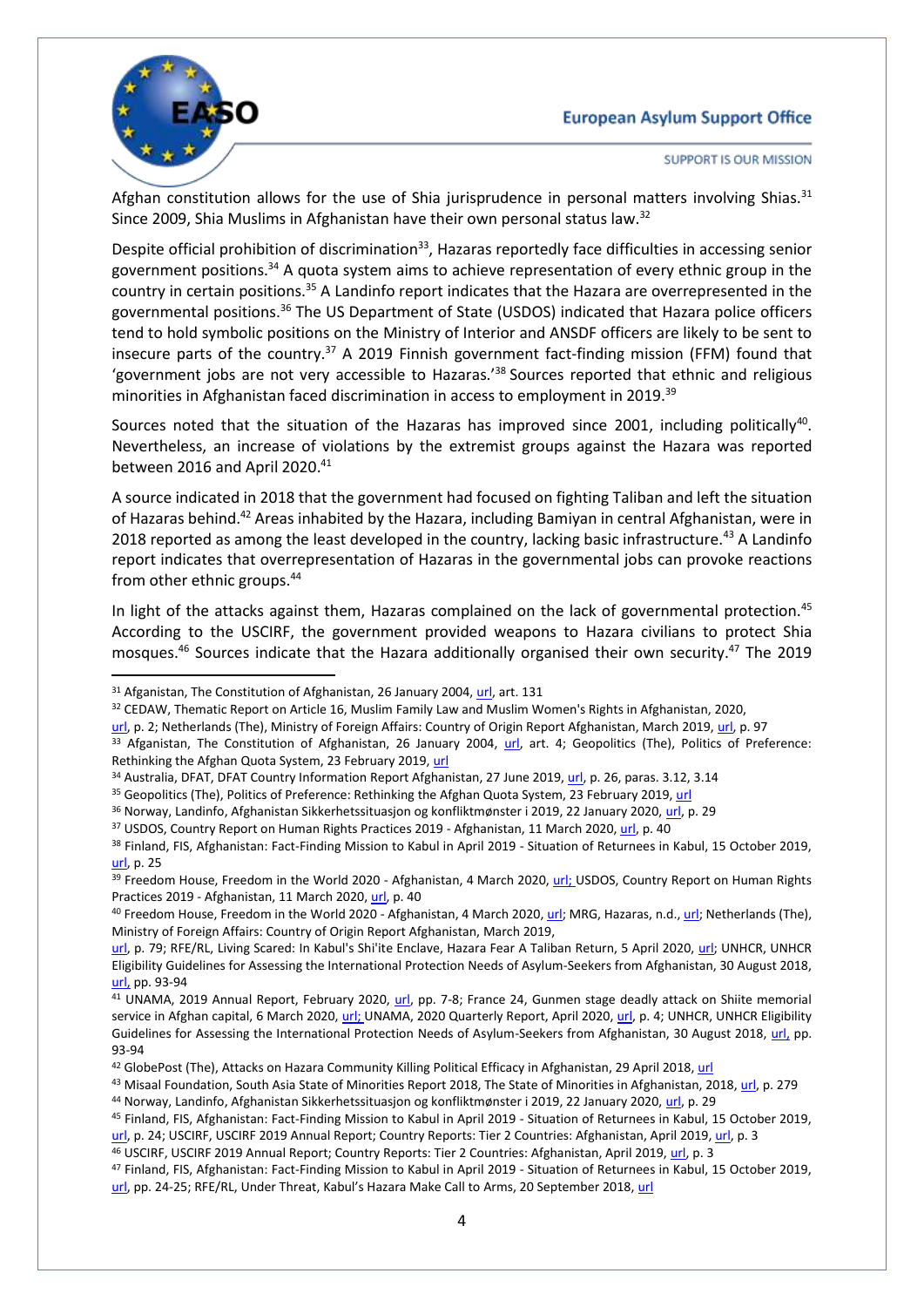

**SUPPORT IS OUR MISSION** 

Finnish FFM stated that: 'There has been a meeting with the Hazara community and security agencies to improve the security situation. As a result, there are now 500 informal Hazara security personnel to protect around 100 mosques in Kabul. In total there are 500 Shia mosques in Kabul. It cannot be said how effective this protection is against a suicide attack.'<sup>48</sup>

A 2019 survey by the Asia Foundation revealed that Hazaras are more likely to cite insecurity as a reason to leave Afghanistan than other ethnic groups in the country (81.7 % of the respondents). According to the survey, over 70 % of respondents in Bamiyan indicated that local people were responsible for their own security, compared to 8.7 % in general, and less than 1 % of the respondents saw Afghan army as the provider of security in Bamiyan and Panjshir.<sup>49</sup>

The government has regularly condemned attacks on Hazaras in Afghanistan.<sup>50</sup>

### <span id="page-4-0"></span>**1.3 Treatment by Taliban of Hazaras and Shias, especially of those living in Hazaradominated areas, Taliban-controlled or contested areas; including documented cases of discrimination/mistreatment**

Taliban used to target Hazaras in the past<sup>51</sup>, declaring war on them after seizing power in 1996.<sup>52</sup>

According to a study published by the Hazara People website, some 3 000 Hazaras were killed during the Taliban rule in the period of 1994-2001.<sup>53</sup> A Radio Free Europe/Radio Liberty (RFE/RL) article noted that: 'During their oppressive rule, the Taliban terrorized the Hazara, wrestling control of Hazara regions in Afghanistan through a campaign of targeted killings and what rights groups have suggested amounted to ethnic cleansing.' 54

In late 2018, Taliban launched attacks in Khas Uruzgan, Malestan, and Jaghori, areas with significant Hazara populations.<sup>55</sup> The Taliban attacks on the Hazara areas in Ghazni and Uruzgan provinces led to further displacements in 2018.<sup>56</sup> On 11 November 2018, the Taliban reached Jaghori, killing 30 Afghan soldiers along with 50 police officers within a day.<sup>57</sup> Some 10 000 families were displaced from the areas. <sup>58</sup> Following the attacks, in November 2018, Hazaras protested in Kabul over the lack of governmental protection. A suicide bomber killed six people during the event.<sup>59</sup>

**.** 

<sup>48</sup> Finland, FIS, Afghanistan: Fact-Finding Mission to Kabul in April 2019 - Situation of Returnees in Kabul, 15 October 2019, [url,](https://migri.fi/documents/5202425/5914056/Afghanistan_FFM_Returnees_MIG-1914851.pdf/ebbe969e-aea8-768d-c10b-37fad4b2bbd2/Afghanistan_FFM_Returnees_MIG-1914851.pdf) p. 24

<sup>49</sup> Asia Foundation (The), A survey of the Afghan People - Afghanistan in 2019, 2019, [url,](https://reliefweb.int/sites/reliefweb.int/files/resources/2019_Afghan_Survey_Full-Report.pdf) pp. 65, 244

<sup>&</sup>lt;sup>50</sup> Al Jazeera, Dozens killed in Kabul ceremony attack claimed by ISIL, 6 March 2020, [url;](https://www.aljazeera.com/news/2020/03/kabul-gathering-attended-abdullah-hit-rocket-attack-report-200306074951081.html) Al Jazeera, Death toll rises to 11 in attack on Shia gathering in Kabul, 8 March 2019[, url;](https://www.aljazeera.com/news/2019/03/death-toll-rises-11-afghan-capital-attack-shia-gathering-190308102222870.html) Guardian (The), Isis claims responsibility for Kabul mosque suicide bomb blast, 21 November 2016[, url](https://www.theguardian.com/world/2016/nov/21/kabul-mosque-hit-by-deadly-suicide-bomb-attack)

<sup>51</sup> Australia, DFAT, DFAT Country Information Report Afghanistan, 27 June 2019, [url,](https://www.dfat.gov.au/sites/default/files/country-information-report-afghanistan.pdf) p. 25, para. 3.8; Hasrat, M. H., Over a century of persecution: massive human rights violation against Hazaras in Afghanistan, In: Hazara People, February 2019[, url,](http://www.hazarapeople.com/wp-content/uploads/2019/05/HUMAN-RIGHTS-SITUATION-OF-THE-HAZARAS-IN-AFGHANISTAN-.pdf) p. 20; Diplomat (The), Why Are the Taliban Wooing a Persecuted Afghanistan Minority Group?, 28 May 2020[, url;](https://thediplomat.com/2020/05/why-are-the-taliban-wooing-a-persecuted-afghanistan-minority-group/) HRW, The Massacre in Mazar-e Sharif, November 1998[, url;](http://www.hrw.org/legacy/reports98/afghan/Afrepor0.htm) MRG, Hazaras, n.d., [url;](https://minorityrights.org/minorities/hazaras/) Stars and Stripes, New generation of Taliban fuels battles in northern Afghanistan, 10 September 2019[, url](https://www.stripes.com/news/middle-east/new-generation-of-taliban-fuels-battles-in-northern-afghanistan-1.598168)

<sup>52</sup> MRG, Hazaras, n.d., [url](https://minorityrights.org/minorities/hazaras/)

<sup>53</sup> Hasrat, M. H., Over a century of persecution: massive human rights violation against Hazaras in Afghanistan, In: Hazara People, February 2019[, url,](http://www.hazarapeople.com/wp-content/uploads/2019/05/HUMAN-RIGHTS-SITUATION-OF-THE-HAZARAS-IN-AFGHANISTAN-.pdf) p. 26

<sup>54</sup> RFE/RL, Living Scared: In Kabul's Shi'ite Enclave, Hazara Fear A Taliban Return, 5 April 2020[, url](https://www.rferl.org/a/living-scared-in-kabul-s-shi-ite-enclave-hazara-fear-a-taliban-return/30532478.html)

<sup>55</sup> Australian National University, On the Return of Hazaras to Afghanistan, 4 March 2020[, url](https://www.refugeecouncil.org.au/wp-content/uploads/2020/04/Maley-Hazaras-4.3.20.pdf)

<sup>56</sup> Netherlands (The), Ministry of Foreign Affairs: Country of Origin Report Afghanistan, March 2019, [url,](https://www.ecoi.net/en/file/local/2010321/COIAfghanistanMarch2019.pdf) pp. 79-80; UNAMA, 2018 Annual Report, Feb 2019[, url,](https://unama.unmissions.org/sites/default/files/unama_annual_protection_of_civilians_report_2018_-_23_feb_2019_-_english.pdf) pp. 8, 19

<sup>57</sup> CEP, Taliban, n.d.[, url](https://www.counterextremism.com/sites/default/files/threat_pdf/Taliban-06232020.pdf)

<sup>58</sup> Hasrat, M. H., Over a century of persecution: massive human rights violation against Hazaras in Afghanistan, In: Hazara People, February 2019[, url,](http://www.hazarapeople.com/wp-content/uploads/2019/05/HUMAN-RIGHTS-SITUATION-OF-THE-HAZARAS-IN-AFGHANISTAN-.pdf) p. 2

<sup>59</sup> Australian National University, On the Return of Hazaras to Afghanistan, 4 March 2020[, url,](https://www.refugeecouncil.org.au/wp-content/uploads/2020/04/Maley-Hazaras-4.3.20.pdf) para. 9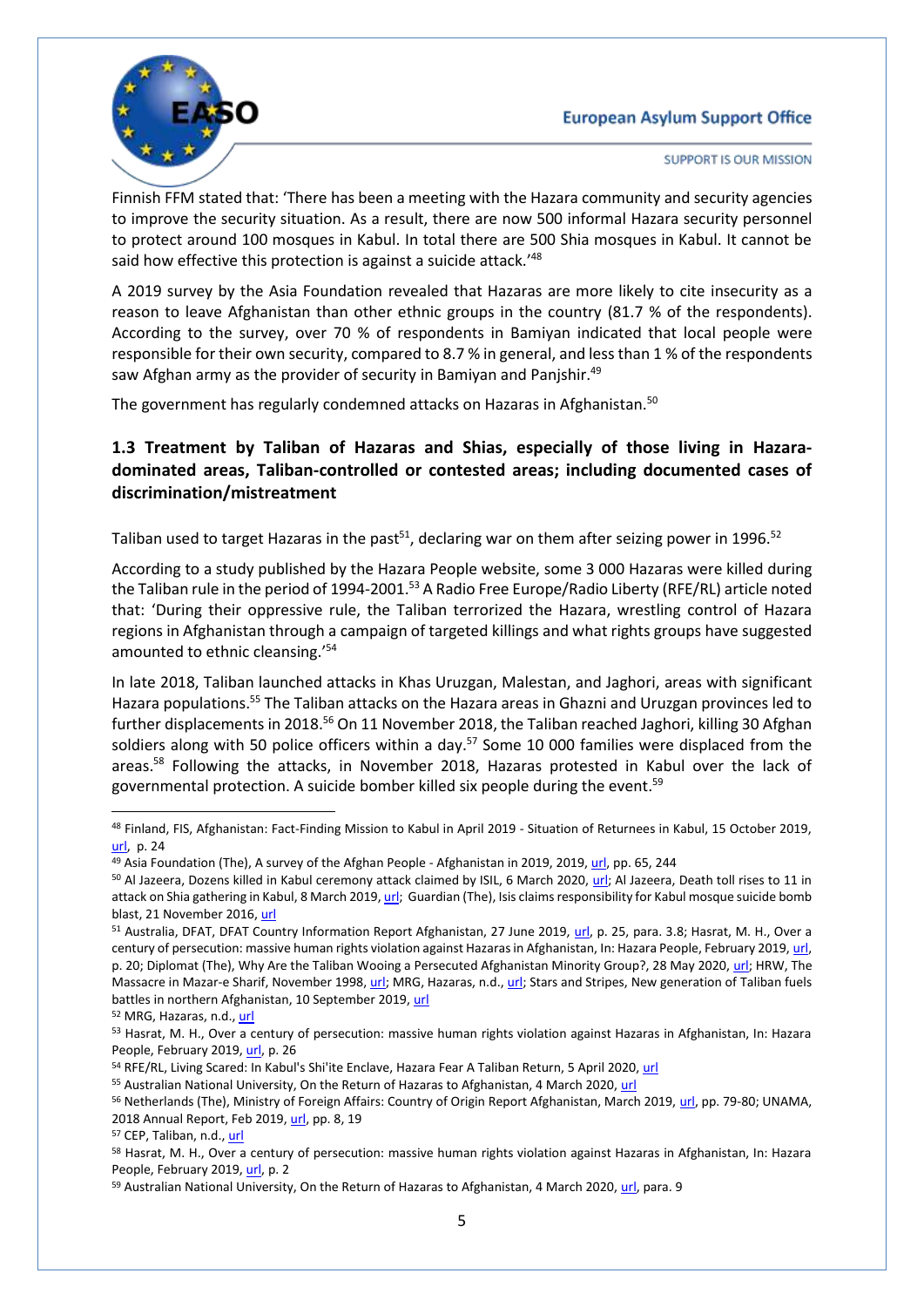

**SUPPORT IS OUR MISSION** 

Referring to the situation in Jaghori and Malestan disctricts in the Ghazni province in October 2019, a Landinfo report indicated that an agreement between Taliban and Iran exists, which includes respect for Shias in Afghanistan.<sup>60</sup> Another sources from June and July 2020 indicated that Iran seeks to protect Shia Muslims in Afghanistan<sup>61</sup> and that there is an understanding between the Taliban and Iran that the group will stop persecuting Shias.<sup>62</sup>

Human rights Watch (HRW) indicates that while the IS targeted Hazara, the Taliban aimed their attacks on civilians working with the Afghan government or international forces in 2019.<sup>63</sup> The Taliban denied involvement in the recent attacks on Shias<sup>64</sup> and at occasions condemned them.<sup>65</sup> Nevertheless, local populations reportedly do not necessarily distinguish between the Taliban and the IS, which also includes former Taliban members. 66

Even though predominantly Pashtun, the Taliban started to recruit members from another ethnic groups over the last ten years.<sup>67</sup> In May 2020, Taliban appointed a Shia Hazara man as its 'shadow district governor in Sar-e Pul province'.<sup>68</sup> Sources indicate that this was a political move to show that the group is inclusive of all Afghan ethnic groups<sup>69</sup> and a first such appointment in the group's history.<sup>70</sup> In a video released on 22 April 2020, the new Hazara leader called out to all Afghans to unite and fight against the 'Jewish and Christian invaders'.<sup>71</sup> In May 2020, Arab News quoted a Taliban spokesman saying that '[w]e have clear targets such as an end to the occupation of Afghanistan and the (establishment of) an Islamic Emirate of Afghanistan. All ethnicities which accept these targets are to enjoy equal rights in any future settlement.<sup>'72</sup> After the appointment of the Shia leader, the Taliban issued a statement highlighting the role of Hazaras in the Taliban's past operations.<sup>73</sup> Previously, after an attack on Shias in November 2018, the Taliban stated that 'its aim was not to target any "specific race, ethnicity or sect" but rather to attack anyone abetting the government.'<sup>74</sup>

Some recent examples of targeted violence against Hazara and Shia communities by Taliban include:

 In 2019, Abdul Samad Amiri, a Hazara and the provincial director of the AIHRC, was abducted and killed, reportedly by the Taliban.<sup>75</sup> The incident took place on the way from his home in

**.** 

<sup>60</sup> Norway, Landinfo, Afghanistan Sikkerhetssituasjon og konfliktmønster i 2019, 22 January 2020, [url,](https://www.ecoi.net/en/file/local/2023183/Temanotat-Afghanistan-Sikkerhetssituasjonen-og-konfliktm%C3%B8nster-i-2019-22012020.pdf) p. 27

<sup>&</sup>lt;sup>61</sup> CSIS, Afghanistan: The Prospects for a Real Peace, 7 July 2020[, url,](https://csis-website-prod.s3.amazonaws.com/s3fs-public/publication/200708_Afghan_Peace_GH3.pdf) p. 56

<sup>&</sup>lt;sup>62</sup> MEI, Iran's influence in Afghanistan, 23 June 2020, [url](https://www.mei.edu/publications/irans-influence-afghanistan)

<sup>63</sup> HRW, World Report 2020 - Afghanistan, 14 January 2020[, url](https://www.hrw.org/world-report/2020/country-chapters/afghanistan)

<sup>&</sup>lt;sup>64</sup> Al Jazeera, Dozens killed in Kabul ceremony attack claimed by ISIL, 6 March 2020[, url](https://www.aljazeera.com/news/2020/03/kabul-gathering-attended-abdullah-hit-rocket-attack-report-200306074951081.html)

<sup>&</sup>lt;sup>65</sup> AAN, With an Active Cell in Kabul, ISKP Tries to Bring Sectarianism to the Afghan War, 19 October 2016, [url](https://www.afghanistan-analysts.org/en/reports/war-and-peace/with-an-active-cell-in-kabul-iskp-tries-to-bring-sectarianism-to-the-afghan-war/); HRW, "No Safe Place": Insurgent Attacks on Civilians in Afghanistan, 8 May 2018, [url](https://www.hrw.org/report/2018/05/08/no-safe-place/insurgent-attacks-civilians-afghanistan)

<sup>66</sup> RFE/RL, Living Scared: In Kabul's Shi'ite Enclave, Hazara Fear A Taliban Return, 5 April 2020[, url](https://www.rferl.org/a/living-scared-in-kabul-s-shi-ite-enclave-hazara-fear-a-taliban-return/30532478.html)

<sup>&</sup>lt;sup>67</sup> Stars and Stripes, New generation of Taliban fuels battles in northern Afghanistan, 10 September 2019[, url](https://www.stripes.com/news/middle-east/new-generation-of-taliban-fuels-battles-in-northern-afghanistan-1.598168)

<sup>&</sup>lt;sup>68</sup> AAN, The case of Mawlawi Mehdi and Balkhab District: Are the Taleban attracting Hazaras?, 23 May 2020, [url;](https://www.afghanistan-analysts.org/en/reports/war-and-peace/the-case-of-mawlawi-mehdi-and-balkhab-district-are-the-taleban-attracting-hazaras/) National

<sup>(</sup>The), Taliban attempts to woo Afghanistan's Hazara community with new appointment, 28 April 2020, [url](https://www.thenational.ae/world/asia/taliban-attempts-to-woo-afghanistan-s-hazara-community-with-new-appointment-1.1011775)

 $69$  Diplomat (The), Why Are the Taliban Wooing a Persecuted Afghanistan Minority Group?, 28 May 2020, [url;](https://thediplomat.com/2020/05/why-are-the-taliban-wooing-a-persecuted-afghanistan-minority-group/) MEI (Middle East Institute), Iran's influence in Afghanistan, 23 June 2020, [url;](https://www.mei.edu/publications/irans-influence-afghanistan) New Arab (The), Afghanistan's Taliban appoints minority Shia Hazara official in 'historic first', 29 April 2019[, url](https://english.alaraby.co.uk/english/news/2020/4/29/afghanistans-taliban-appoints-shia-hazara-official-in-historic-first)

<sup>&</sup>lt;sup>70</sup> Hindu (The), Taliban reaches out to Shias, [url](https://www.thehindu.com/news/international/taliban-reaches-out-to-shias/article31545562.ece); MEI, Iran's influence in Afghanistan, 23 June 2020, [url;](https://www.mei.edu/publications/irans-influence-afghanistan) New Arab (The), Afghanistan's Taliban appoints minority Shia Hazara official in 'historic first', 29 April 2019[, url](https://english.alaraby.co.uk/english/news/2020/4/29/afghanistans-taliban-appoints-shia-hazara-official-in-historic-first)

<sup>&</sup>lt;sup>71</sup> Hindu (The), Taliban reaches out to Shias, [url](https://www.thehindu.com/news/international/taliban-reaches-out-to-shias/article31545562.ece)

<sup>72</sup> Arab News, Afghan Taliban look for support of Hazaras whom they once persecuted, 8 May 2020, [url](https://www.arabnews.com/node/1671236/world)

<sup>&</sup>lt;sup>73</sup> MEI, Iran's influence in Afghanistan, 23 June 2020, [url](https://www.mei.edu/publications/irans-influence-afghanistan)

<sup>74</sup> USCIRF, USCIRF 2019 Annual Report; Country Reports: Tier 2 Countries: Afghanistan, April 2019, [url,](https://www.uscirf.gov/sites/default/files/Tier2_AFGHANISTAN_2019.pdf) p. 3

<sup>75</sup> Diplomat (The), Why Are the Taliban Wooing a Persecuted Afghanistan Minority Group?, 28 May 2020, [url;](https://thediplomat.com/2020/05/why-are-the-taliban-wooing-a-persecuted-afghanistan-minority-group/) HRW, Taliban Linked to Murder of Afghan Rights Defender, 6 September 2019, [url](https://www.hrw.org/news/2019/09/06/taliban-linked-murder-afghan-rights-defender)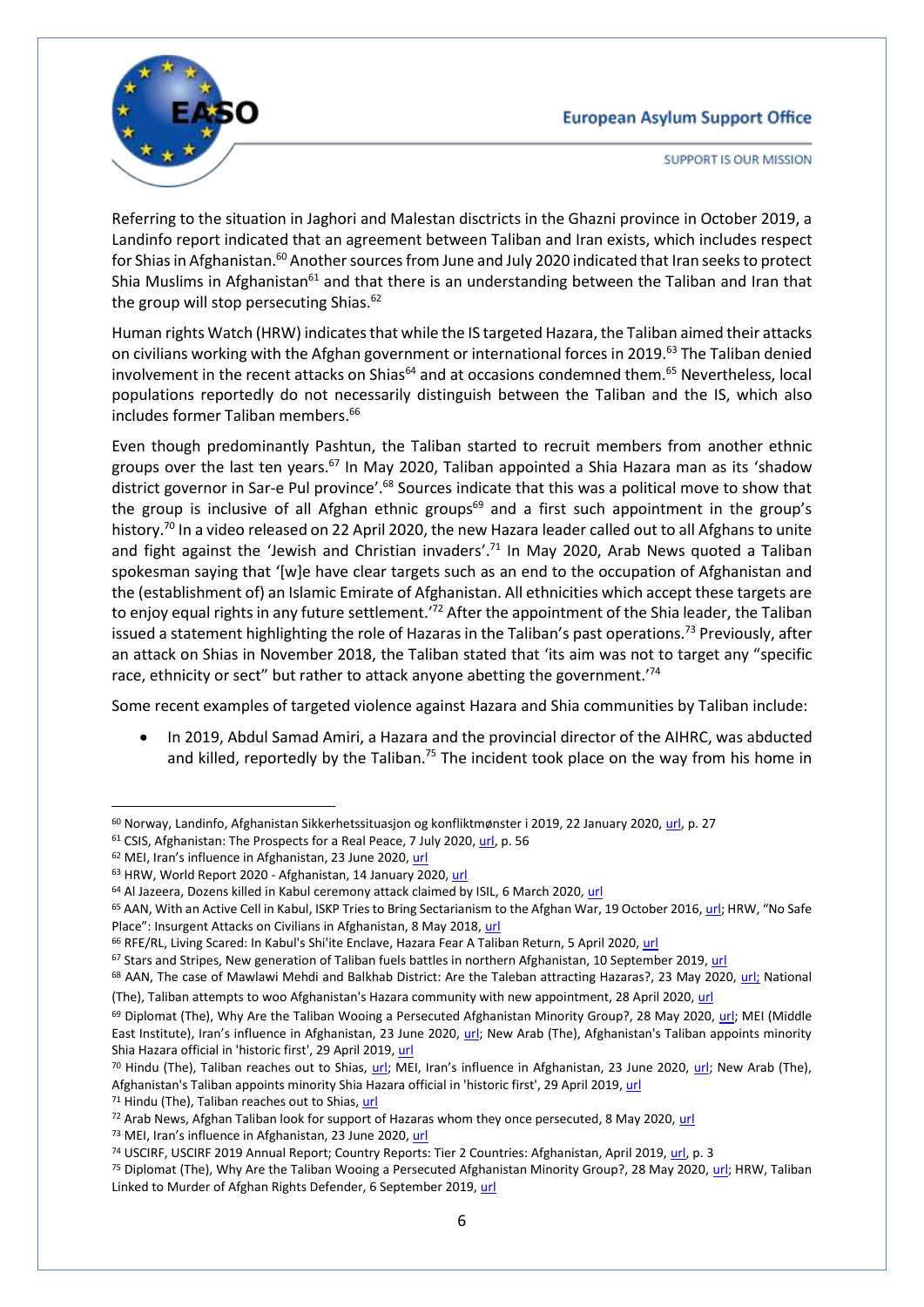

**SUPPORT IS OUR MISSION** 

Ghowr to Kabul. According to The Washington Post, president Ghani attributed the incident to the Taliban but the group itself 'has not commented publicly on the attack'.<sup>76</sup>

- On 7 August 2019, at least 13 people were killed and 100 wounded after a Taliban-claimed car bomb attack in western Kabul, where many people from the Hazara community live.<sup>77</sup>
- On 4 December 2019, the Taliban stopped a car traveling from Ghor to Herat, killing three Hazara civilians. 78
- On 13 May 2020, gunmen entered a maternity hospital in Dasht-e-Barchi hospital in western Kabul killing some 20 women and children, and wounding other 16 people. The neighborhood is predominately Hazara. Afghan government blamed Taliban for the attack who denied the accusations.<sup>79</sup> No group has claimed the attack by the half of June 2020<sup>80</sup>. Other sources indicated a possible involvement of the IS.<sup>81</sup> No further information on the perpetrators of the attack could be found amongst consulted and used sources in the time scope for this query response.

### <span id="page-6-0"></span>**1.4 Treatment by Islamic State Khorasan Province (ISKP) and other Anti-Government Elements (AGEs) of Hazaras and Shias, including documented cases of discrimination/mistreatment**

The ISKP has been active in Afghanistan since 2015, with presence mainly in the Nangarhar and Kunar provinces.<sup>82</sup> The group has since targeted Afghan forces, as well as democratic institutions and religious minorities.<sup>83</sup> In 2019, the group was attacking religious minorities in neighboring Pakistan.<sup>84</sup> In May 2019, the ISKP announced a formation of its two new provinces in India and Pakistan.<sup>85</sup> The ISKP identified Shias in Afghanistan as one of their targets from the beginning of their presence in the country.<sup>86</sup> First attack ever by the ISKP in Kabul in July 2016 was aimed at Hazaras.<sup>87</sup> An increase in sectarian violence against Shias and Hazaras has been attributed to the ISKP.<sup>88</sup> The ISKP reportedly sees Shias as a legitimate target for killing as they are seemed as heretical.<sup>89</sup>

82 UNAMA, 2018 Annual Report, Feb 2019[, url,](https://unama.unmissions.org/sites/default/files/unama_annual_protection_of_civilians_report_2018_-_23_feb_2019_-_english.pdf) p. 59

 $\overline{\phantom{a}}$ <sup>76</sup> Washington Post (The), A young Afghan pledged to better his country. Then he was shot dead., 9 September 2019[, url](https://www.washingtonpost.com/world/asia_pacific/a-young-afghan-pledged-to-better-his-country-then-he-was-shot-dead/2019/09/08/9640be50-d077-11e9-a620-0a91656d7db6_story.html)

<sup>77</sup> DW, Afghanistan: Taliban car bomb kills several people in Kabul, 7 August 2019[, url](https://www.dw.com/en/afghanistan-taliban-car-bomb-kills-several-people-in-kabul/a-49924374)

<sup>78</sup> NYT, Afghan War Casualty Report: December 2019, 30 December 2019[, url](https://www.nytimes.com/2019/12/05/magazine/afghan-war-casualty-report-december-2019.html?action=click&module=RelatedLinks&pgtype=Article)

<sup>&</sup>lt;sup>79</sup> Al Jazeera, Babies among 24 killed as gunmen attack maternity ward in Kabul, 13 May 2020, [url;](https://www.aljazeera.com/news/2020/05/afghanistan-gunmen-storm-kabul-hospital-200512071439807.html) FP, Horrific Attack on Maternity Ward Threatens to Upend Afghan Truce, 14 May 2020, [url;](https://foreignpolicy.com/2020/05/14/afghanistan-maternity-ward-attack-taliban-truce/) VOA News, 'It Was Horrific:' Afghan Mother Speaks Out About Maternity Ward Attack, 18 May 2020[, url](https://www.voanews.com/extremism-watch/it-was-horrific-afghan-mother-speaks-out-about-maternity-ward-attack)

<sup>80</sup> BBC News, MSF Afghan maternity ward to close after deadly gun attack, 16 June 2020[, url](https://www.bbc.com/news/world-asia-53059022)

<sup>81</sup> Associated Press (The), MSF closes Kabul program after May maternity hospital attack, 16 June 2020, [url;](https://apnews.com/d21fdf5a62801f683c469e19996820ee) Daily Sabah, Afghan maternity ward reopens after deadly attack, 1 July 2020[, url](https://www.dailysabah.com/world/mid-east/afghan-maternity-ward-reopens-after-deadly-attack)

<sup>83</sup> Defence Post (The), Turning east: the rise of Islamic State's Khorasan Province, 31 July 2018, [url](https://www.thedefensepost.com/2018/07/31/afghanistan-isis-khorasan-province/)

<sup>84</sup> USDOS, Country Report on Terrorism 2019, 24 June 2020[, url,](https://www.state.gov/wp-content/uploads/2020/06/Country-Reports-on-Terrorism-2019-2.pdf) pp. 269-270

<sup>85</sup> Defence Post (The), ISIS announces new India and Pakistan provinces, casually breaking up Khorasan, 15 May 2019[, url](https://www.thedefensepost.com/2019/05/15/islamic-state-pakistan-province-al-hind/)

<sup>86</sup> ACCORD, Overview of security in Afghanistan, 26 May 2020[, url](https://www.ecoi.net/en/countries/afghanistan/featured-topics/general-security-situation-in-afghanistan-and-events-in-kabul/)

<sup>87</sup> Defense Post (The), Casualties reported after suicide bombing in Kabul's Hazara neighborhood, 9 March 2018[, url](https://www.thedefensepost.com/2018/03/09/afghanistan-suicide-bomb-kabul-hazara-memorial/)

<sup>88</sup> Finland, FIS, Afghanistan: Fact-Finding Mission to Kabul in April 2019 - Situation of Returnees in Kabul, 15 October 2019, [url,](https://migri.fi/documents/5202425/5914056/Afghanistan_FFM_Returnees_MIG-1914851.pdf/ebbe969e-aea8-768d-c10b-37fad4b2bbd2/Afghanistan_FFM_Returnees_MIG-1914851.pdf) p. 24

<sup>89</sup> AP, Afghan IS branch claims deadly attack on Shiites in Kabul, 16 August 2018, [url;](https://apnews.com/11431e698aa5451eb0b88ea41e4e8496) BBC News, 15 August 2018, Kabul suicide bomber kills 48 in tuition centre attack, [url;](https://www.bbc.com/news/world-asia-45199904) NBC News, Afghanistan bombing: Attack kills 48 Hazara college hopefuls in Kabul, 15 August 2018, [url](https://www.nbcnews.com/news/world/afghanistan-bombing-attack-kills-48-hazara-college-hopefuls-kabul-n900916)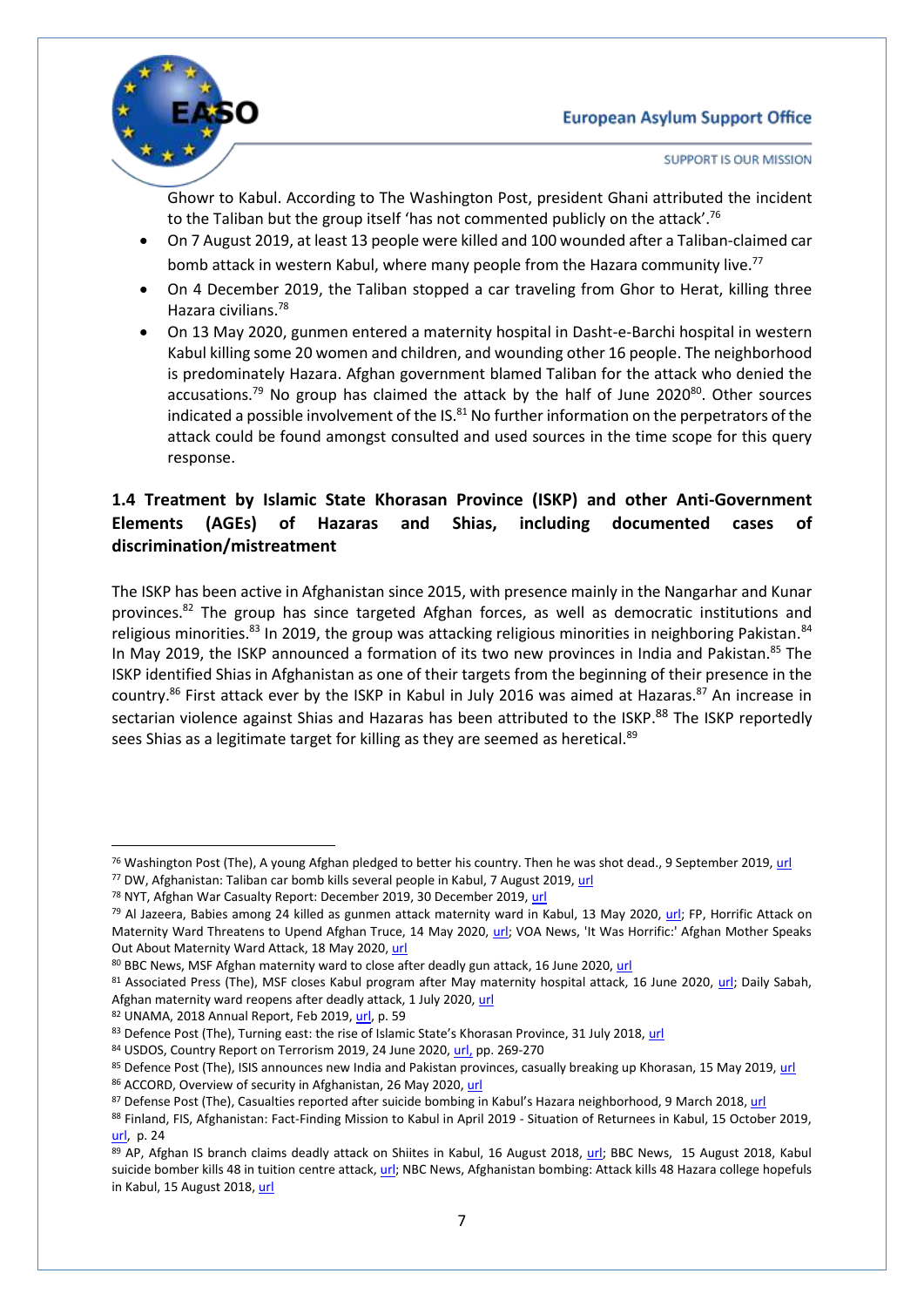

**SUPPORT IS OUR MISSION** 

The group continued to target Shias in 2019<sup>90</sup> and in early 2020<sup>91</sup>.

UNAMA recorded 'high levels of sectarian-motivated violence by Daesh/ISKP against the Shi'a Muslim religious minority population, most of whom also belong to the Hazara ethnic group' in 2018.<sup>92</sup> According to the USCIRF, the ISKP attacks on the Shia have been more lethal than others and left some 300 fatalities in 2018.<sup>93</sup> Between 1 January and 30 November 2019, UNAMA documented seven ISclaimed attacks against Shias, causing 112 deaths and 361 injuries.<sup>94</sup> The same source reported an increase in civilian deaths in the first quarter of 2020 comparing to the same period in 2019, including the IS attacks on the Hazaras.<sup>95</sup>

UNAMA observed a shift from places of attacks that shifted from places of worship in 2017 to civilian areas in 2018 such as *tazkira* (main Afghan ID card) distribution centres or education centres. 96

Some recent examples of targeted violence against Hazara and Shia communities by ISKP include:

- In March 2018, the ISKP attacked a Shiite shrine in Kabul during Nauruz celebrations, leaving 26 killed and 18 wounded.<sup>97</sup>
- On 9 March 2018, an ISKP suicide bomber attacked a memorial event for a late Hazara leader, killing at least 7 people. $98$
- On 22 April 2018, some 60 people were killed in Kabul in a registration center. The attack, claimed by the ISKP, was targeted at Shiites.<sup>99</sup>
- On 15 August 2018, 48 people were killed and 67 injured after an ISKP suicide bomber attacked a private school in a Hazara neighbourhood of Kabul.<sup>100</sup> Associated Press reported that 34 of those killed and 57 of the injured were students.<sup>101</sup>
- In September 2018, an attack on a wrestling center in western Kabul left 20 dead and 70 wounded.<sup>102</sup>
- On 7 March 2019, an ISKP attack on Hazaras in western Kabul left 11 dead and 95 wounded.<sup>103</sup>

1

102 Al Jazeera, Afghanistan's persecuted Hazaras have little hope in peace talks, 26 February 2019[, url](https://www.aljazeera.com/indepth/features/afghanistan-persecuted-hazaras-hope-peace-talks-190225211534278.html)

<sup>90</sup> Norway, Landinfo, Afghanistan Sikkerhetssituasjon og konfliktmønster i 2019, 22 January 2020, [url](https://www.ecoi.net/en/file/local/2023183/Temanotat-Afghanistan-Sikkerhetssituasjonen-og-konfliktm%C3%B8nster-i-2019-22012020.pdf) pp. 22, 25; AI, Human Rights in Asia-Pacific; Review of 2019 - Afghanistan, 30 January 2020, [url;](https://www.amnesty.org/en/countries/asia-and-the-pacific/afghanistan/report-afghanistan/) Freedom House, Freedom in the World 2020 -Afghanistan, 4 March 2020[, url](https://freedomhouse.org/country/afghanistan/freedom-world/2020)

<sup>91</sup> France 24, Gunmen stage deadly attack on Shiite memorial service in Afghan capital, 6 March 2020[, url;](https://www.france24.com/en/20200306-gunmen-stage-deadly-attack-on-shiite-memorial-service-in-afghan-capital) DW, Afghanistan: Gunmen kill 32 in Kabul attack, 6 March 2020, [url](https://www.dw.com/en/afghanistan-gunmen-kill-32-in-kabul-attack/a-52668281)

<sup>92</sup> UNAMA, 2018 Annual Report, Feb 2019[, url,](https://unama.unmissions.org/sites/default/files/unama_annual_protection_of_civilians_report_2018_-_23_feb_2019_-_english.pdf) p. 29

<sup>93</sup> USCIRF, USCIRF 2019 Annual Report; Country Reports: Tier 2 Countries: Afghanistan, April 2019, [url,](https://www.uscirf.gov/sites/default/files/Tier2_AFGHANISTAN_2019.pdf) p. 3

<sup>94</sup> UNHRC, Situation of human rights in Afghanistan, and technical assistance achievements in the field of human rights; Report of the United Nations High Commissioner for Human Rights, 16 January 2020[, url,](https://undocs.org/en/A/HRC/43/74) para. 13

<sup>95</sup> UNAMA, 2020 Quarterly Report, April 2020[, url,](https://unama.unmissions.org/sites/default/files/unama_protection_of_civilians_in_armed_conflict_-_2020_first_quarter_report_english_0.pdf) p. 4

<sup>96</sup> UNAMA, 2018 Annual Report, Feb 2019[, url,](https://unama.unmissions.org/sites/default/files/unama_annual_protection_of_civilians_report_2018_-_23_feb_2019_-_english.pdf) pp. 29-30

<sup>97</sup> DW, Why is 'Islamic State' targeting Shiites in Afghanistan?, 21 March 2018, [url](https://www.dw.com/en/why-is-islamic-state-targeting-shiites-in-afghanistan/a-41958793)

<sup>98</sup> Defense Post (The), Casualties reported after suicide bombing in Kabul's Hazara neighborhood, 9 March 2018, [url;](https://www.thedefensepost.com/2018/03/09/afghanistan-suicide-bomb-kabul-hazara-memorial/) NPR, ISIS Claims Responsibility For Deadly Attack Aimed At Afghan Hazaras, 9 March 2018, [url](https://www.npr.org/sections/thetwo-way/2018/03/09/592210383/isis-claims-responsibility-for-deadly-attack-aimed-at-afghan-hazaras?t=1593612452530)

<sup>99</sup> DW, Afghanistan: Kabul suicide bomb kills dozens, 22 April 2018, [url;](https://www.dw.com/en/afghanistan-kabul-suicide-bomb-kills-dozens/a-43486332) UNAMA, 2018 Annual Report, Feb 2019[, url,](https://unama.unmissions.org/sites/default/files/unama_annual_protection_of_civilians_report_2018_-_23_feb_2019_-_english.pdf) pp. 29-30

<sup>&</sup>lt;sup>100</sup> BBC News, Kabul suicide bomber kills 48 in tuition centre attack, 15 August 2018, [url;](https://www.bbc.com/news/world-asia-45199904) NBC News, Afghanistan bombing: Attack kills 48 Hazara college hopefuls in Kabul, 15 August 2018, [url](https://www.nbcnews.com/news/world/afghanistan-bombing-attack-kills-48-hazara-college-hopefuls-kabul-n900916); Washington Post (The), 'It was a horror scene': Scores of Afghan students killed in Kabul suicide bombing aimed at minority Shiites, 15 August 2018[, url](https://www.washingtonpost.com/world/suicide-bomber-kills-at-least-25-in-shiite-district-of-aghan-capital/2018/08/15/c404df6e-a08b-11e8-a3dd-2a1991f075d5_story.html)

<sup>&</sup>lt;sup>101</sup> Associated Press (The), Afghan IS branch claims deadly attack on Shiites in Kabul, 16 August 2018[, url;](https://www.apnews.com/11431e698aa5451eb0b88ea41e4e8496)

<sup>103</sup> Al Jazeera, Death toll rises to 11 in attack on Shia gathering in Kabul, 8 March 2019[, url;](https://www.aljazeera.com/news/2019/03/death-toll-rises-11-afghan-capital-attack-shia-gathering-190308102222870.html) AOAV, 8 Action on Armed Violence, Mortar Attack on Shia Gathering Kills 11 in Afghanistan's Capital, 8 March 2019, [url;](https://aoav.org.uk/2019/mortar-attack-on-shia-gathering-kills-11-in-afghanistans-capital/) Defense Post (The), Explosions rock Afghanistan political gathering attended by top officials, 7 March 2019[, url](https://www.thedefensepost.com/2019/03/07/afghanistan-kabul-hazara-ceremony-bombing/)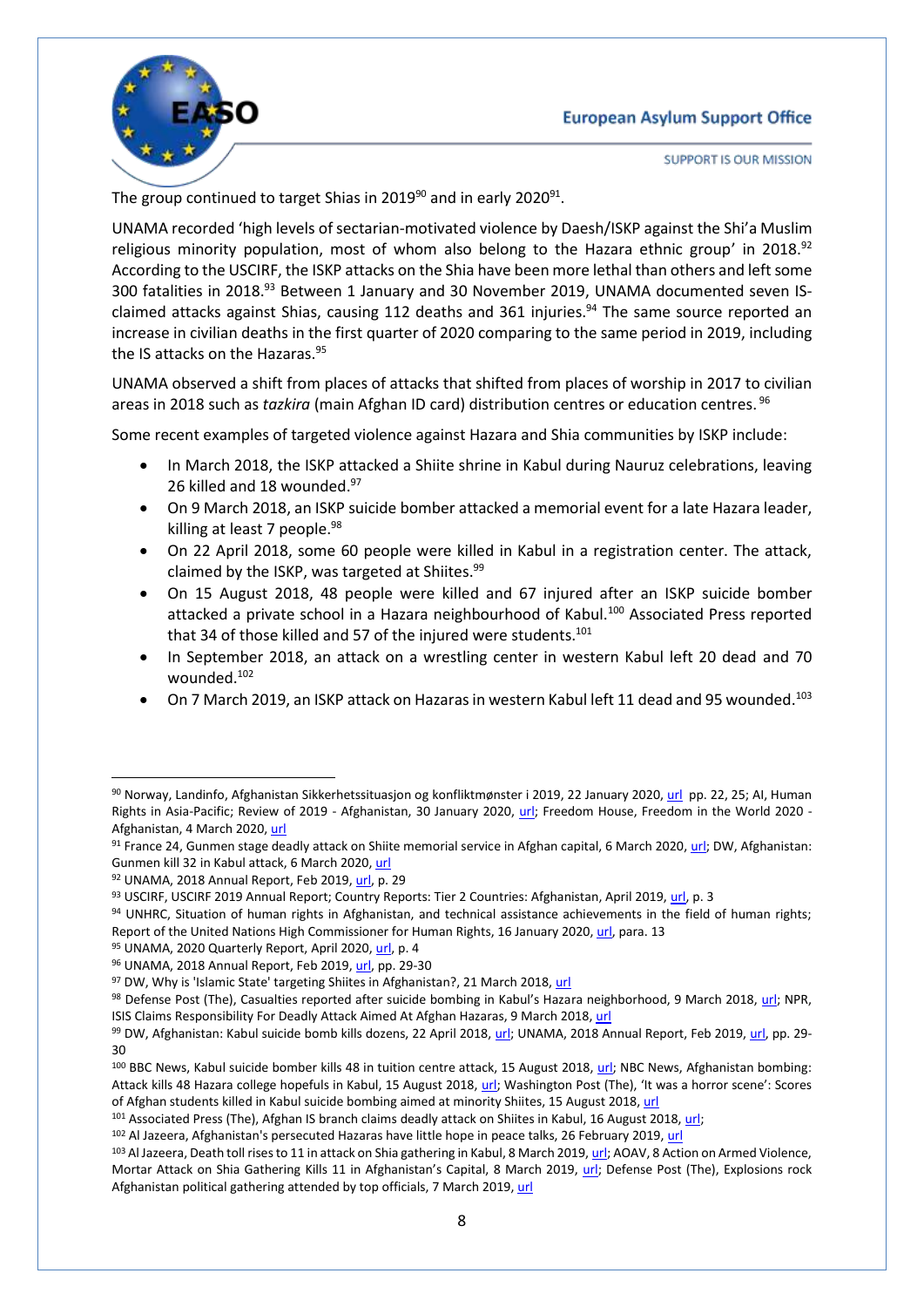

 $\overline{\phantom{a}}$ 

SUPPORT IS OUR MISSION

- On 17 August 2019, over 60 people were killed and almost 200 wounded on a Hazara wedding in western Kabul.<sup>104</sup>
- On 6 March 2020, over 30 people were killed and 80 wounded at a ceremony commemorating a late Hazara leader in Kabul.<sup>105</sup> A Hazara leader demanded that the government creates an independent commission to investigate the incident.<sup>106</sup>

The UN Security Council (UNSC) noted that the number of attacks actually carried out by the ISKP is not clear and that Haqqani Network may be behind some of the attacks claimed by the group.<sup>107</sup> No information on targeting of Shias by other groups in Afghanistan was found even though an article by the AAN mentioned a possible involvement of other Sunni radical groups in an article about attacks against the Shia in Herat.<sup>108</sup>

<sup>&</sup>lt;sup>104</sup> BBC News, Afghanistan: Bomb kills 63 at wedding in Kabul, 18 August 2019[, url;](https://www.bbc.co.uk/news/world-asia-49383803) DW, Afghanistan: Dozens killed in blast at Kabul wedding hall, 17 August 2019[, url](https://www.dw.com/en/afghanistan-dozens-killed-in-blast-at-kabul-wedding-hall/a-50066065) ; Telegraph (The), Islamic State Bomber Kills 63 at Afghan Wedding in the Worst Attack in Months, 18 August 2019[, url](https://www.telegraph.co.uk/news/2019/08/17/suicide-bomb-rips-wedding-blast-kabul-dozens-feared-dead/) 

<sup>105</sup> Al Jazeera, Dozens killed in Kabul ceremony attack claimed by ISIL, 6 March 2020, [url;](https://www.aljazeera.com/news/2020/03/kabul-gathering-attended-abdullah-hit-rocket-attack-report-200306074951081.html) France 24, Gunmen stage deadly attack on Shiite memorial service in Afghan capital, 6 March 2020, [url;](https://www.france24.com/en/20200306-gunmen-stage-deadly-attack-on-shiite-memorial-service-in-afghan-capital) DW, Afghanistan: Gunmen kill 32 in Kabul attack, 6 March 2020[, url](https://www.dw.com/en/afghanistan-gunmen-kill-32-in-kabul-attack/a-52668281)

<sup>&</sup>lt;sup>106</sup> Pajhwok Afghan News, Hazara leaders demand serious probe into ceremony attack, 7 March 2020, [url](https://www.pajhwok.com/en/2020/03/07/hazara-leaders-demand-serious-probe-ceremony-attack)

<sup>107</sup> UNSC, Letter dated 10 June 2019 from the Chair of the Security Council Committee established pursuant to resolution 1988 (2011) addressed to the President of the Security Council, 13 June 2019[, url,](https://www.securitycouncilreport.org/atf/cf/%7B65BFCF9B-6D27-4E9C-8CD3-CF6E4FF96FF9%7D/s_2019_481.pdf) para. 62

<sup>&</sup>lt;sup>108</sup> AAN, Speculation Abounding: Trying to make sense of the attacks against Shias in Herat city, 3 February 2019[, url](https://www.afghanistan-analysts.org/en/reports/war-and-peace/speculation-abounding-trying-to-make-sense-of-the-attacks-against-shias-in-herat-city/)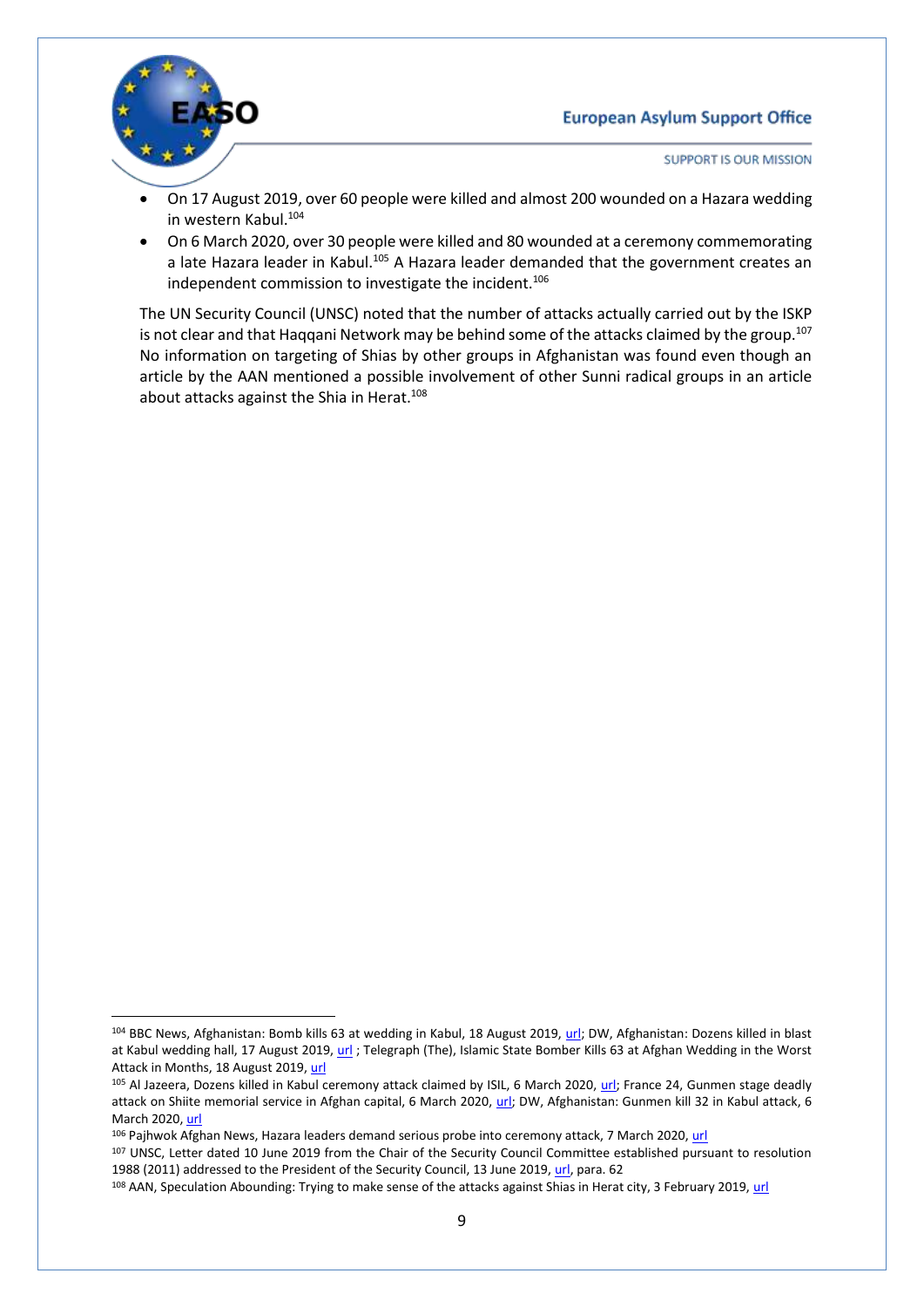

SUPPORT IS OUR MISSION

# **SOURCES USED**

AAN (Afghanistan Analysts Network), The case of Mawlawi Mehdi and Balkhab District: Are the Taleban attracting Hazaras?, 23 May 2020, [https://www.afghanistan-analysts.org/en/reports/war](https://www.afghanistan-analysts.org/en/reports/war-and-peace/the-case-of-mawlawi-mehdi-and-balkhab-district-are-the-taleban-attracting-hazaras/)[and-peace/the-case-of-mawlawi-mehdi-and-balkhab-district-are-the-taleban-attracting-hazaras/,](https://www.afghanistan-analysts.org/en/reports/war-and-peace/the-case-of-mawlawi-mehdi-and-balkhab-district-are-the-taleban-attracting-hazaras/) accessed 1 July 2020

AAN (Afghanistan Analysts Network), Speculation Abounding: Trying to make sense of the attacks against Shias in Herat city, 3 February 2019, [https://www.afghanistan-analysts.org/en/reports/war](https://www.afghanistan-analysts.org/en/reports/war-and-peace/speculation-abounding-trying-to-make-sense-of-the-attacks-against-shias-in-herat-city/)[and-peace/speculation-abounding-trying-to-make-sense-of-the-attacks-against-shias-in-herat-city/,](https://www.afghanistan-analysts.org/en/reports/war-and-peace/speculation-abounding-trying-to-make-sense-of-the-attacks-against-shias-in-herat-city/) accessed 1 July 2020

AAN (Afghanistan Analysts Network), Before Ashura: Extra security measures in place for second year running, 19 September 2018, [https://www.afghanistan-analysts.org/en/reports/war-and](https://www.afghanistan-analysts.org/en/reports/war-and-peace/before-ashura-extra-security-measures-in-place-for-second-year-running/)[peace/before-ashura-extra-security-measures-in-place-for-second-year-running/,](https://www.afghanistan-analysts.org/en/reports/war-and-peace/before-ashura-extra-security-measures-in-place-for-second-year-running/) accessed 13 July 2020

AAN (Afghanistan Analysts Network), With an Active Cell in Kabul, ISKP Tries to Bring Sectarianism to the Afghan War, 19 October 2016, [https://www.afghanistan-analysts.org/en/reports/war-and](https://www.afghanistan-analysts.org/en/reports/war-and-peace/with-an-active-cell-in-kabul-iskp-tries-to-bring-sectarianism-to-the-afghan-war/)[peace/with-an-active-cell-in-kabul-iskp-tries-to-bring-sectarianism-to-the-afghan-war/,](https://www.afghanistan-analysts.org/en/reports/war-and-peace/with-an-active-cell-in-kabul-iskp-tries-to-bring-sectarianism-to-the-afghan-war/) accessed 14 July 2020

AAN (Afghanistan Analysts Network), Dozens killed in attacks on holy day in Afghanistan, 12 October 2016, [https://www.trtworld.com/asia/dozens-killed-in-attacks-targeting-holy-day-in-afghanistan-](https://www.trtworld.com/asia/dozens-killed-in-attacks-targeting-holy-day-in-afghanistan-205282)[205282,](https://www.trtworld.com/asia/dozens-killed-in-attacks-targeting-holy-day-in-afghanistan-205282) accessed 13 July 2020

ACCORD (Austrian Centre for Country of Origin and Asylum Research and Documentation), ecoi.net featured topic on Afghanistan: Overview of security in Afghanistan, 26 May 2020, [https://www.ecoi.net/en/countries/afghanistan/featured-topics/general-security-situation-in](https://www.ecoi.net/en/countries/afghanistan/featured-topics/general-security-situation-in-afghanistan-and-events-in-kabul/)[afghanistan-and-events-in-kabul/,](https://www.ecoi.net/en/countries/afghanistan/featured-topics/general-security-situation-in-afghanistan-and-events-in-kabul/) accessed 13 July 2020

Afghanistan, Islamic republic of, The Constitution of Afghanistan, 26 January 2004, [http://www.afghanembassy.com.pl/afg/images/pliki/TheConstitution.pdf,](http://www.afghanembassy.com.pl/afg/images/pliki/TheConstitution.pdf) accessed 13 July 2020

AI (Amnesty International), Human Rights in Asia-Pacific; Review of 2019 - Afghanistan, 30 January 2020, [https://www.amnesty.org/en/countries/asia-and-the-pacific/afghanistan/report-afghanistan/,](https://www.amnesty.org/en/countries/asia-and-the-pacific/afghanistan/report-afghanistan/) accessed 13 July 2020

AIHRC (Afghanistan Independent Human Rights Commission), Assessing the Extent of the Implementation of the Convention on the Elimination of All Forms of Racial Discrimination in Afghanistan, 2019, [https://www.aihrc.org.af/media/files/ENGLISH%20HAMAL.pdf,](https://www.aihrc.org.af/media/files/ENGLISH%20HAMAL.pdf) accessed 9 July 2020

AIHRC (Afghanistan Independent Human Rights Commission), Attacks against Hazaras in Afghanistan, n.d.,

[https://www.aihrc.org.af/media/files/A%20Short%20Report%20on%20Attack%20against%20Hazara](https://www.aihrc.org.af/media/files/A%20Short%20Report%20on%20Attack%20against%20Hazaras_English_Final.pdf) s English Final.pdf, accessed 2 July 2020

Al Jazeera, Babies among 24 killed as gunmen attack maternity ward in Kabul, 13 May 2020, [https://www.aljazeera.com/news/2020/05/afghanistan-gunmen-storm-kabul-hospital-](https://www.aljazeera.com/news/2020/05/afghanistan-gunmen-storm-kabul-hospital-200512071439807.html)[200512071439807.html,](https://www.aljazeera.com/news/2020/05/afghanistan-gunmen-storm-kabul-hospital-200512071439807.html) accessed 14 July 2020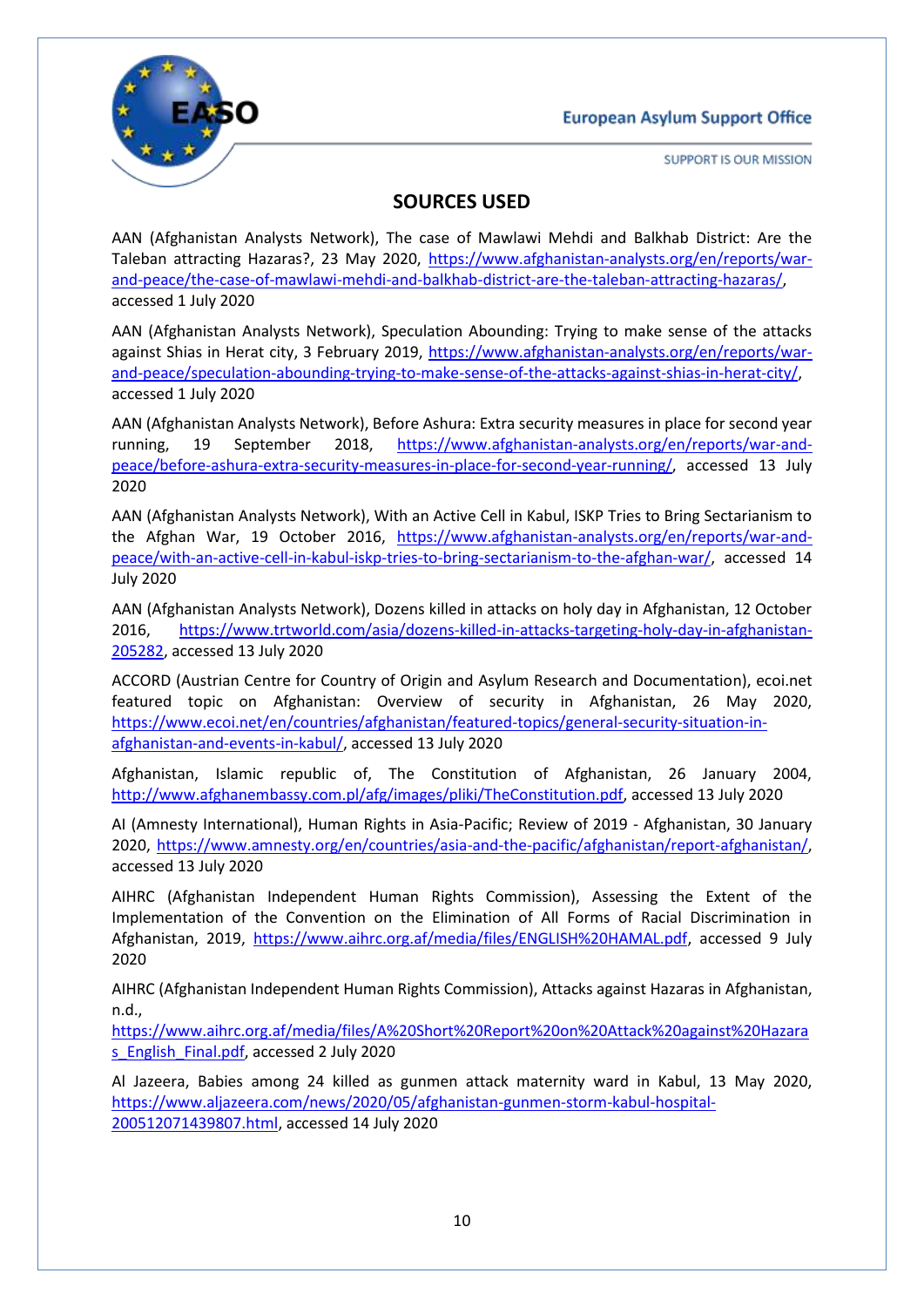

SUPPORT IS OUR MISSION

Al Jazeera, Dozens killed in Kabul ceremony attack claimed by ISIL, 6 March 2020, [https://www.aljazeera.com/news/2020/03/kabul-gathering-attended-abdullah-hit-rocket-attack](https://www.aljazeera.com/news/2020/03/kabul-gathering-attended-abdullah-hit-rocket-attack-report-200306074951081.html)[report-200306074951081.html,](https://www.aljazeera.com/news/2020/03/kabul-gathering-attended-abdullah-hit-rocket-attack-report-200306074951081.html) accessed 13 July 2020

Al Jazeera, Death toll rises to 11 in attack on Shia gathering in Kabul, 8 March 2019, [https://www.aljazeera.com/news/2019/03/death-toll-rises-11-afghan-capital-attack-shia-gathering-](https://www.aljazeera.com/news/2019/03/death-toll-rises-11-afghan-capital-attack-shia-gathering-190308102222870.html)[190308102222870.html,](https://www.aljazeera.com/news/2019/03/death-toll-rises-11-afghan-capital-attack-shia-gathering-190308102222870.html) accessed 13 July 2020

Al Jazeera, Afghanistan's persecuted Hazaras have little hope in peace talks, 26 February 2019, [https://www.aljazeera.com/indepth/features/afghanistan-persecuted-hazaras-hope-peace-talks-](https://www.aljazeera.com/indepth/features/afghanistan-persecuted-hazaras-hope-peace-talks-190225211534278.html)[190225211534278.html,](https://www.aljazeera.com/indepth/features/afghanistan-persecuted-hazaras-hope-peace-talks-190225211534278.html) accessed 29 June 2020

Al Jazeera, Afghanistan: Who are the Hazaras?, 27 June 2016, [https://www.aljazeera.com/indepth/features/2016/06/afghanistan-hazaras-](https://www.aljazeera.com/indepth/features/2016/06/afghanistan-hazaras-160623093601127.html)[160623093601127.html,](https://www.aljazeera.com/indepth/features/2016/06/afghanistan-hazaras-160623093601127.html) accessed 29 June 2020

AOAV (Action on Armed Violence), 8 Action on Armed Violence, Mortar Attack on Shia Gathering Kills 11 in Afghanistan's Capital, 8 March 2019, [https://aoav.org.uk/2019/mortar-attack-on-shia](https://aoav.org.uk/2019/mortar-attack-on-shia-gathering-kills-11-in-afghanistans-capital/)[gathering-kills-11-in-afghanistans-capital/,](https://aoav.org.uk/2019/mortar-attack-on-shia-gathering-kills-11-in-afghanistans-capital/) accessed 13 July 2020

Arab News, Afghan Taliban look for support of Hazaras whom they once persecuted, 8 May 2020, [https://www.arabnews.com/node/1671236/world,](https://www.arabnews.com/node/1671236/world) accessed 14 July 2020

Asia Foundation (The), A survey of the Afghan People - Afghanistan in 2019, 2019, [https://reliefweb.int/sites/reliefweb.int/files/resources/2019\\_Afghan\\_Survey\\_Full-Report.pdf,](https://reliefweb.int/sites/reliefweb.int/files/resources/2019_Afghan_Survey_Full-Report.pdf) accessed 13 July 2020

Associated Press (The), MSF closes Kabul program after May maternity hospital attack, 16 June 2020, [https://apnews.com/d21fdf5a62801f683c469e19996820ee,](https://apnews.com/d21fdf5a62801f683c469e19996820ee) accessed 29 July 2020

Associated Press (The), Afghan IS branch claims deadly attack on Shiites in Kabul, 16 August 2018, <https://www.apnews.com/11431e698aa5451eb0b88ea41e4e8496> , accessed 30 June 2020

Australia, DFAT (Department of Foreign Affairs and Trade), DFAT Country Information Report Afghanistan, 27 June 2019, [https://www.dfat.gov.au/sites/default/files/country-information-report](https://www.dfat.gov.au/sites/default/files/country-information-report-afghanistan.pdf)[afghanistan.pdf,](https://www.dfat.gov.au/sites/default/files/country-information-report-afghanistan.pdf) accessed 14 July 2020

Australian National University, On the Return of Hazaras to Afghanistan, 4 March 2020, [https://www.refugeecouncil.org.au/wp-content/uploads/2020/04/Maley-Hazaras-4.3.20.pdf,](https://www.refugeecouncil.org.au/wp-content/uploads/2020/04/Maley-Hazaras-4.3.20.pdf) accessed 10 July 2020

BBC News, MSF Afghan maternity ward to close after deadly gun attack, 16 June 2020, https://www.bbc.com/news/world-asia-53059022, accessed 29 July 2020

BBC News, Afghanistan: Bomb kills 63 at wedding in Kabul, 18 August 2019, [https://www.bbc.co.uk/news/world-asia-49383803,](https://www.bbc.co.uk/news/world-asia-49383803) accessed 9 July 2020

BBC News, Afghan Shias in the firing line: 'IS wants to wipe us out', 27 November 2018, [https://www.bbc.com/news/world-asia-46262269,](https://www.bbc.com/news/world-asia-46262269) accessed 29 June 2020

BBC News, Kabul suicide bomber kills 48 in tuition centre attack, 15 August 2018, [https://www.bbc.com/news/world-asia-45199904,](https://www.bbc.com/news/world-asia-45199904) accessed 30 June 2020

CEDAW (UN Committee on the Elimination of Discrimination Against Women), Thematic Report on Article 16, Muslim Family Law and Muslim Women's Rights in Afghanistan, 2020,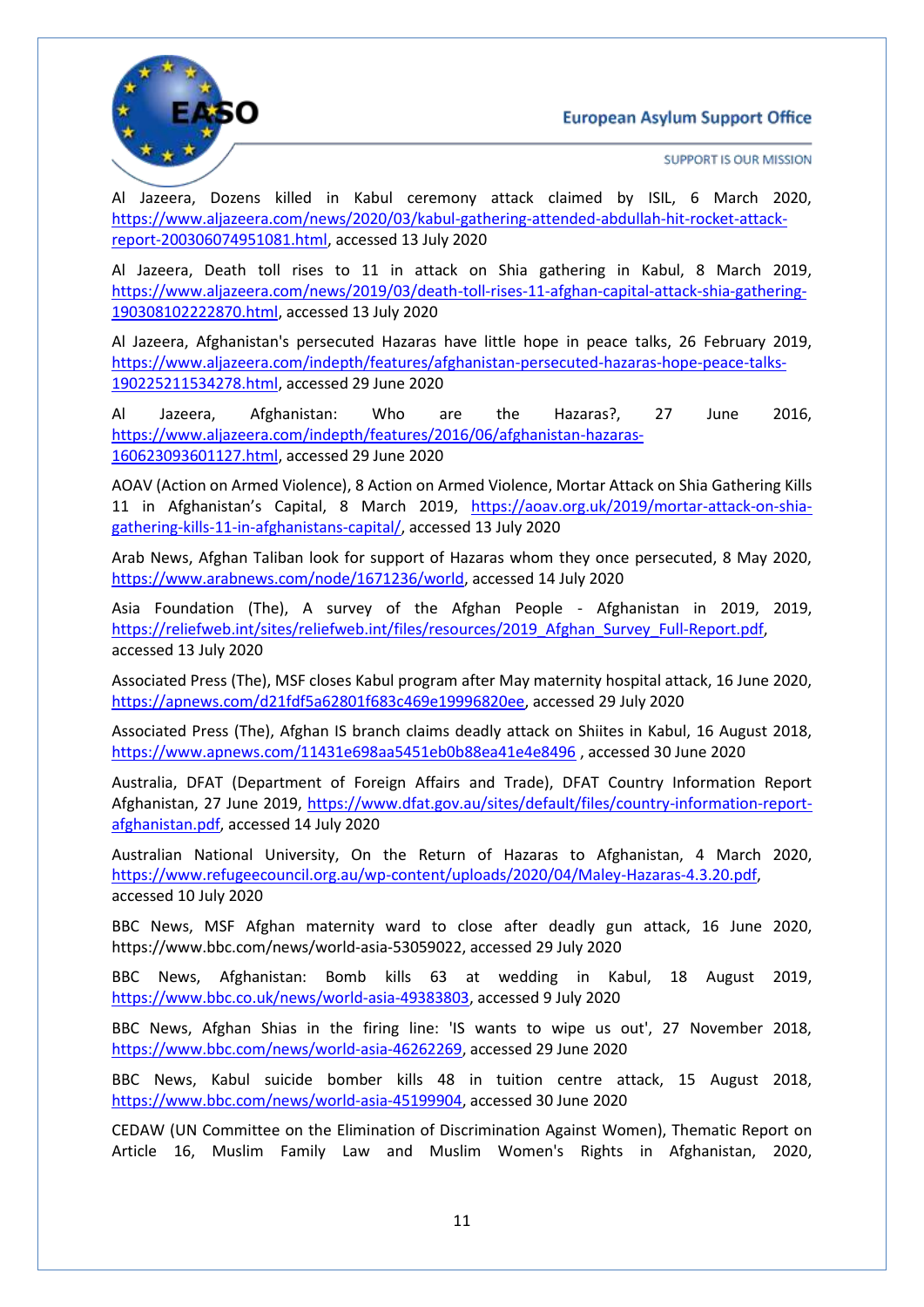



SUPPORT IS OUR MISSION

[https://tbinternet.ohchr.org/Treaties/CEDAW/SharedDocuments/AFG/INT\\_CEDAW\\_CSS\\_AFG\\_4111](https://tbinternet.ohchr.org/Treaties/CEDAW/SharedDocuments/AFG/INT_CEDAW_CSS_AFG_41112_E.docx) 2 E.docx, accessed 9 July 2020

Belgium, CGRS (Office of the Commissioner General for Refugees and Stateless Persons), Cedoca (Centre for Documentation and Research), Afghanistan: Security Situation in Kabul City, 8 April 2020, [https://coi.easo.europa.eu/administration/belgium/PLib/coi\\_focus\\_afghanistan\\_security\\_situation\\_i](https://coi.easo.europa.eu/administration/belgium/PLib/coi_focus_afghanistan_security_situation_in_kabul_city_20200408.pdf) [n\\_kabul\\_city\\_20200408.pdf,](https://coi.easo.europa.eu/administration/belgium/PLib/coi_focus_afghanistan_security_situation_in_kabul_city_20200408.pdf) accessed 2 July 2020

CEP (Counter Extremism Project), Taliban, n.d., [https://www.counterextremism.com/sites/default/files/threat\\_pdf/Taliban-06232020.pdf,](https://www.counterextremism.com/sites/default/files/threat_pdf/Taliban-06232020.pdf) accessed 10 July 2020

CSIS (Center for Strategic and International Studies), Afghanistan: The Prospects for a Real Peace, 7 July 2020, [https://csis-website-prod.s3.amazonaws.com/s3fs](https://csis-website-prod.s3.amazonaws.com/s3fs-public/publication/200708_Afghan_Peace_GH3.pdf)[public/publication/200708\\_Afghan\\_Peace\\_GH3.pdf,](https://csis-website-prod.s3.amazonaws.com/s3fs-public/publication/200708_Afghan_Peace_GH3.pdf) accessed 13 July 2020

Daily Sabah, Afghan maternity ward reopens after deadly attack, 1 July 2020, [https://www.dailysabah.com/world/mid-east/afghan-maternity-ward-reopens-after-deadly-attack,](https://www.dailysabah.com/world/mid-east/afghan-maternity-ward-reopens-after-deadly-attack) accessed 29 July 2020

DW (Deutsche Welle), Afghanistan: Gunmen kill 32 in Kabul attack, 6 March 2020, [https://www.dw.com/en/afghanistan-gunmen-kill-32-in-kabul-attack/a-52668281,](https://www.dw.com/en/afghanistan-gunmen-kill-32-in-kabul-attack/a-52668281) accessed 30 June 2020

DW (Deutsche Welle), Why is 'Islamic State' targeting Shiites in Afghanistan?, 21 March 2018, [https://www.dw.com/en/why-is-islamic-state-targeting-shiites-in-afghanistan/a-41958793,](https://www.dw.com/en/why-is-islamic-state-targeting-shiites-in-afghanistan/a-41958793) accessed 30 June 2020

DW (Deutsche Welle), Afghanistan: Dozens killed in blast at Kabul wedding hall, 17 August 2019, [https://www.dw.com/en/afghanistan-dozens-killed-in-blast-at-kabul-wedding-hall/a-50066065,](https://www.dw.com/en/afghanistan-dozens-killed-in-blast-at-kabul-wedding-hall/a-50066065) accessed 30 June 2020

DW (Deutsche Welle), Afghanistan: Taliban car bomb kills several people in Kabul, 7 August 2019, [https://www.dw.com/en/afghanistan-taliban-car-bomb-kills-several-people-in-kabul/a-49924374,](https://www.dw.com/en/afghanistan-taliban-car-bomb-kills-several-people-in-kabul/a-49924374) accessed 30 June 2020

DW (Deutsche Welle), Afghanistan: Kabul suicide bomb kills dozens, 22 April 2018, [https://www.dw.com/en/afghanistan-kabul-suicide-bomb-kills-dozens/a-43486332,](https://www.dw.com/en/afghanistan-kabul-suicide-bomb-kills-dozens/a-43486332) accessed 30 June 2020

Defence Post (The), ISIS announces new India and Pakistan provinces, casually breaking up Khorasan, 15 May 2019, [https://www.thedefensepost.com/2019/05/15/islamic-state-pakistan-province-al](https://www.thedefensepost.com/2019/05/15/islamic-state-pakistan-province-al-hind/)[hind/,](https://www.thedefensepost.com/2019/05/15/islamic-state-pakistan-province-al-hind/) accessed 2 July 2020

Defense Post (The), Explosions rock Afghanistan political gathering attended by top officials, 7 March 2019, [https://www.thedefensepost.com/2019/03/07/afghanistan-kabul-hazara-ceremony](https://www.thedefensepost.com/2019/03/07/afghanistan-kabul-hazara-ceremony-bombing/)[bombing/,](https://www.thedefensepost.com/2019/03/07/afghanistan-kabul-hazara-ceremony-bombing/) accessed 13 July 2020

Defence Post (The), Turning east: the rise of Islamic State's Khorasan Province, 31 July 2018, [https://www.thedefensepost.com/2018/07/31/afghanistan-isis-khorasan-province/,](https://www.thedefensepost.com/2018/07/31/afghanistan-isis-khorasan-province/) accessed 2 July 2020

Defense Post (The), Casualties reported after suicide bombing in Kabul's Hazara neighborhood, 9 March 2018, [https://www.thedefensepost.com/2018/03/09/afghanistan-suicide-bomb-kabul](https://www.thedefensepost.com/2018/03/09/afghanistan-suicide-bomb-kabul-hazara-memorial/)[hazara-memorial/,](https://www.thedefensepost.com/2018/03/09/afghanistan-suicide-bomb-kabul-hazara-memorial/) accessed 3 July 2020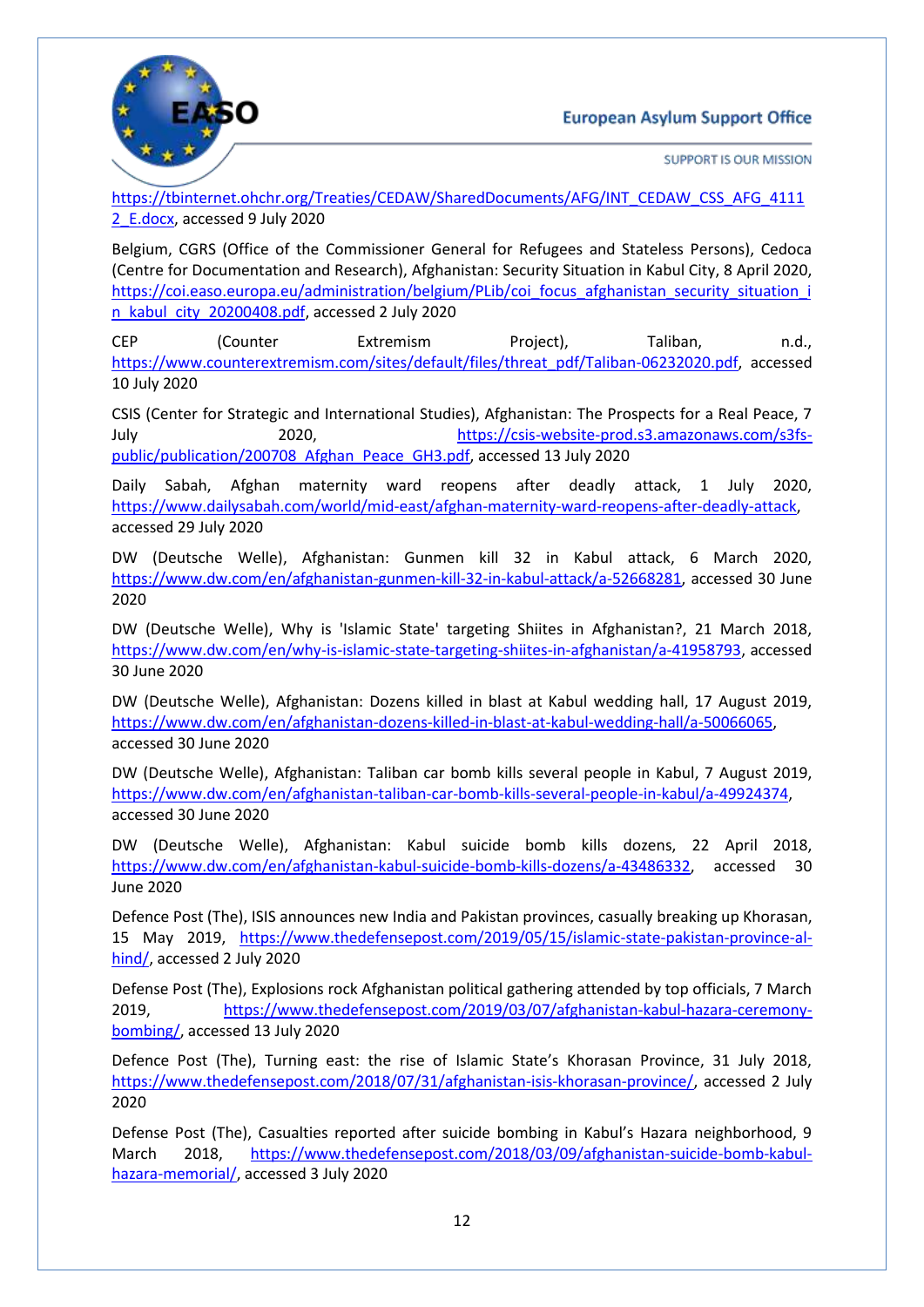

SUPPORT IS OUR MISSION

Diplomat (The), Why Are the Taliban Wooing a Persecuted Afghanistan Minority Group?, 28 May 2020, [https://thediplomat.com/2020/05/why-are-the-taliban-wooing-a-persecuted-afghanistan-minority](https://thediplomat.com/2020/05/why-are-the-taliban-wooing-a-persecuted-afghanistan-minority-group/)[group/,](https://thediplomat.com/2020/05/why-are-the-taliban-wooing-a-persecuted-afghanistan-minority-group/) accessed 10 July 2020

Diplomat (The), TUTAP Power Project Reopens Old Wounds in Afghanistan, 4 August 2016, [https://thediplomat.com/2016/08/tutap-power-project-reopens-old-wounds-in-afghanistan/,](https://thediplomat.com/2016/08/tutap-power-project-reopens-old-wounds-in-afghanistan/) accessed 30 June 2020

Finland, Finnish Immigration Service (DIS), Afghanistan: Fact-Finding Mission to Kabul in April 2019 - Situation of Returnees in Kabul, 15 October 2019, [https://migri.fi/documents/5202425/5914056/Afghanistan\\_FFM\\_Returnees\\_MIG-](https://migri.fi/documents/5202425/5914056/Afghanistan_FFM_Returnees_MIG-1914851.pdf/ebbe969e-aea8-768d-c10b-37fad4b2bbd2/Afghanistan_FFM_Returnees_MIG-1914851.pdf)[1914851.pdf/ebbe969e-aea8-768d-c10b-37fad4b2bbd2/Afghanistan\\_FFM\\_Returnees\\_MIG-](https://migri.fi/documents/5202425/5914056/Afghanistan_FFM_Returnees_MIG-1914851.pdf/ebbe969e-aea8-768d-c10b-37fad4b2bbd2/Afghanistan_FFM_Returnees_MIG-1914851.pdf)[1914851.pdf,](https://migri.fi/documents/5202425/5914056/Afghanistan_FFM_Returnees_MIG-1914851.pdf/ebbe969e-aea8-768d-c10b-37fad4b2bbd2/Afghanistan_FFM_Returnees_MIG-1914851.pdf) accessed 3 July 2020

FP (Foreign Policy), Horrific Attack on Maternity Ward Threatens to Upend Afghan Truce, 14 May 2020, [https://foreignpolicy.com/2020/05/14/afghanistan-maternity-ward-attack-taliban-truce/,](https://foreignpolicy.com/2020/05/14/afghanistan-maternity-ward-attack-taliban-truce/) accessed 14 July 2020

France 24, Gunmen stage deadly attack on Shiite memorial service in Afghan capital, 6 March 2020, [https://www.france24.com/en/20200306-gunmen-stage-deadly-attack-on-shiite-memorial-service](https://www.france24.com/en/20200306-gunmen-stage-deadly-attack-on-shiite-memorial-service-in-afghan-capital)[in-afghan-capital,](https://www.france24.com/en/20200306-gunmen-stage-deadly-attack-on-shiite-memorial-service-in-afghan-capital) accessed 13 July 2020

Freedom House, Freedom in the World 2020 - Afghanistan, 4 March 2020, [https://freedomhouse.org/country/afghanistan/freedom-world/2020,](https://freedomhouse.org/country/afghanistan/freedom-world/2020) accessed 29 June 2020

Geopolitics (The), Politics of Preference: Rethinking the Afghan Quota System, 23 February 2019, [https://thegeopolitics.com/politics-of-preference-rethinking-the-afghan-quota-system/,](https://thegeopolitics.com/politics-of-preference-rethinking-the-afghan-quota-system/) accessed 30 June 2020

Geopolitics (The), The Agony of the Hazaras and the Indifference of the Afghan State, 18 May 2018, [https://thegeopolitics.com/the-agony-of-the-hazaras-and-the-indifference-of-the-afghan-state/,](https://thegeopolitics.com/the-agony-of-the-hazaras-and-the-indifference-of-the-afghan-state/) accessed 29 June 2020

GlobePost (The), Attacks on Hazara Community Killing Political Efficacy in Afghanistan, 29 April 2018, [https://theglobepost.com/2018/04/29/afghanistan-hazara-community/,](https://theglobepost.com/2018/04/29/afghanistan-hazara-community/) accessed 2 July 2020

Guardian (The), Isis claims responsibility for Kabul mosque suicide bomb blast, 21 November 2016, [https://www.theguardian.com/world/2016/nov/21/kabul-mosque-hit-by-deadly-suicide-bomb](https://www.theguardian.com/world/2016/nov/21/kabul-mosque-hit-by-deadly-suicide-bomb-attack)[attack,](https://www.theguardian.com/world/2016/nov/21/kabul-mosque-hit-by-deadly-suicide-bomb-attack) accessed 14 July 2020

Guardian (The), Shia Muslims killed in mosque bombing in northern Afghanistan, 12 October 2016, [https://www.theguardian.com/world/2016/oct/12/shia-muslims-killed-mosque-bombing-northern](https://www.theguardian.com/world/2016/oct/12/shia-muslims-killed-mosque-bombing-northern-afghanistan-ashura-festival)[afghanistan-ashura-festival,](https://www.theguardian.com/world/2016/oct/12/shia-muslims-killed-mosque-bombing-northern-afghanistan-ashura-festival) accessed 14 July 2020

Hasrat, M. H., Over a century of persecution: massive human rights violation against Hazaras in Afghanistan, In: Hazara People, February 2019, [http://www.hazarapeople.com/wp](http://www.hazarapeople.com/wp-content/uploads/2019/05/HUMAN-RIGHTS-SITUATION-OF-THE-HAZARAS-IN-AFGHANISTAN-.pdf)[content/uploads/2019/05/HUMAN-RIGHTS-SITUATION-OF-THE-HAZARAS-IN-AFGHANISTAN-.pdf,](http://www.hazarapeople.com/wp-content/uploads/2019/05/HUMAN-RIGHTS-SITUATION-OF-THE-HAZARAS-IN-AFGHANISTAN-.pdf) accessed 30 June 2020

Hindu (The), Taliban reaches out to Shias, [https://www.thehindu.com/news/international/taliban](https://www.thehindu.com/news/international/taliban-reaches-out-to-shias/article31545562.ece)[reaches-out-to-shias/article31545562.ece,](https://www.thehindu.com/news/international/taliban-reaches-out-to-shias/article31545562.ece) accessed 14 July 2020

HuffPost, Why ISIS Have Declared War On The Hazara Shias Of Afghanistan, 26 June 2017, [https://www.huffingtonpost.in/syed-zafar-mehdi/why-isis-have-declared-war-on-the-hazara-shias](https://www.huffingtonpost.in/syed-zafar-mehdi/why-isis-have-declared-war-on-the-hazara-shias-of-afghanistan_a_22504421/?guccounter=1)[of-afghanistan\\_a\\_22504421/?guccounter=1,](https://www.huffingtonpost.in/syed-zafar-mehdi/why-isis-have-declared-war-on-the-hazara-shias-of-afghanistan_a_22504421/?guccounter=1) accessed 2 July 2020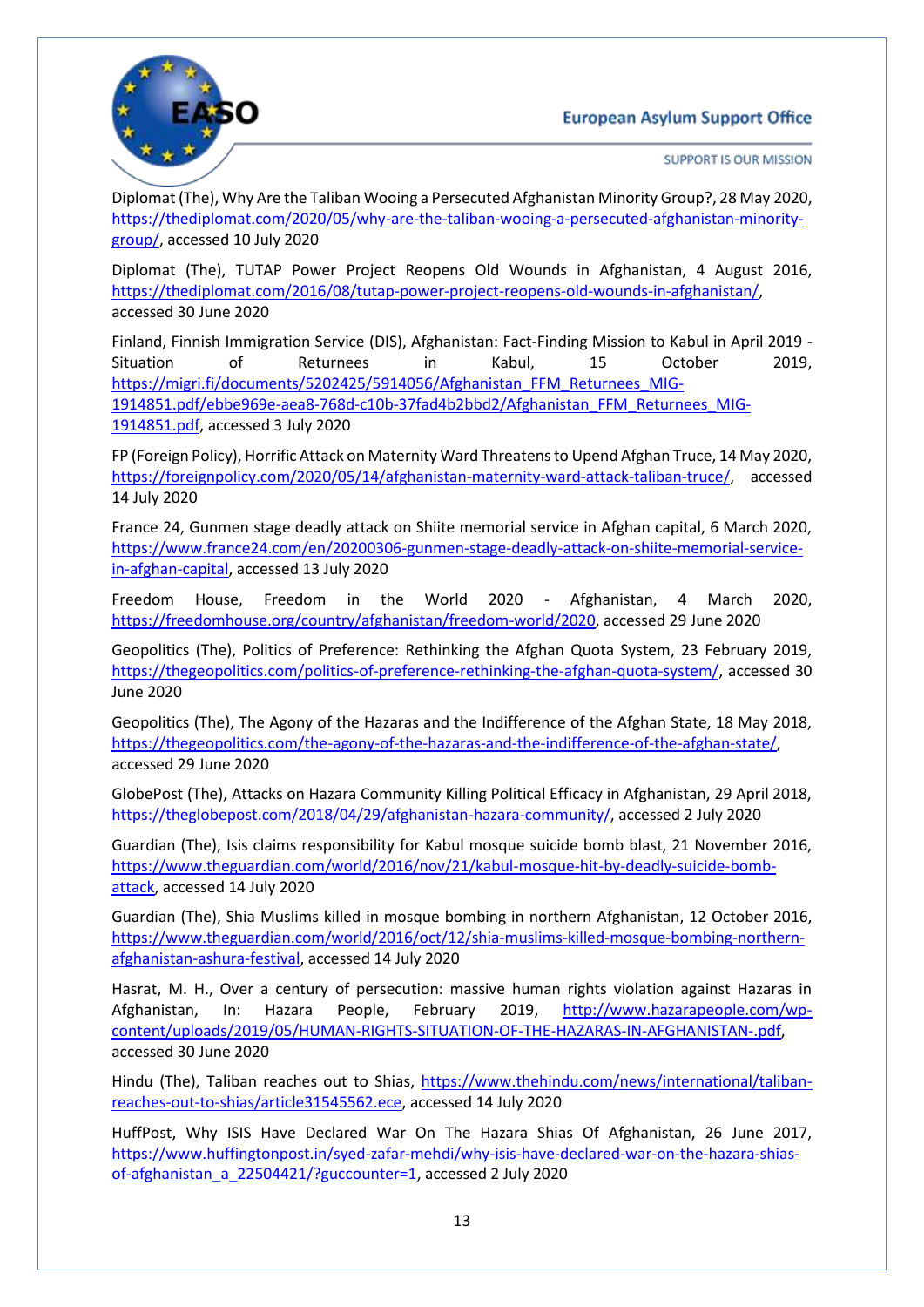

SUPPORT IS OUR MISSION

HRW (Human Rights Watch), World Report 2020 - Afghanistan, 14 January 2020, [https://www.hrw.org/world-report/2020/country-chapters/afghanistan,](https://www.hrw.org/world-report/2020/country-chapters/afghanistan) accessed 13 July 2020

HRW (Human Rights Watch), "No Safe Place": Insurgent Attacks on Civilians in Afghanistan, 8 May 2018, [https://www.hrw.org/report/2018/05/08/no-safe-place/insurgent-attacks-civilians](https://www.hrw.org/report/2018/05/08/no-safe-place/insurgent-attacks-civilians-afghanistan)[afghanistan,](https://www.hrw.org/report/2018/05/08/no-safe-place/insurgent-attacks-civilians-afghanistan) accessed 2 July 2020

HRW (Human Rights Watch), The Massacre in Mazar-e Sharif, November 1998, [http://www.hrw.org/legacy/reports98/afghan/Afrepor0.htm,](http://www.hrw.org/legacy/reports98/afghan/Afrepor0.htm) accessed 10 July 2020

HRW (Human Rights Watch),Taliban Linked to Murder of Afghan Rights Defender, 6 September 2019, [https://www.hrw.org/news/2019/09/06/taliban-linked-murder-afghan-rights-defender,](https://www.hrw.org/news/2019/09/06/taliban-linked-murder-afghan-rights-defender) accessed 10 July 2020

LA Times, Suicide bomber kills 9, wounds 18 in Afghan capital, 9 March 2018, [http://www.latimes.com/world/middleeast/la-fg-afghanistan-bomber-20180309-story.html,](http://www.latimes.com/world/middleeast/la-fg-afghanistan-bomber-20180309-story.html) accessed 30 June 2020

MEI (Middle East Institute), Iran's influence in Afghanistan, 23 June 2020, [https://www.mei.edu/publications/irans-influence-afghanistan,](https://www.mei.edu/publications/irans-influence-afghanistan) accessed 14 July 2020

Misaal Foundation, South Asia State of Minorities Report 2018, The State of Minorities in Afghanistan, 2018, [http://www.misaal.ngo/wp-content/uploads/2019/02/SASM-Full-Report-2018.pdf,](http://www.misaal.ngo/wp-content/uploads/2019/02/SASM-Full-Report-2018.pdf) accessed 2 July 2020

MRG (Minority Rights Group International), No escape from discrimination: minorities, indigenous peoples and the crisis of displacement, 2017, [https://minorityrights.org/wp](https://minorityrights.org/wp-content/uploads/2017/12/MRG_Displacement_Report_Dec17.pdf)[content/uploads/2017/12/MRG\\_Displacement\\_Report\\_Dec17.pdf,](https://minorityrights.org/wp-content/uploads/2017/12/MRG_Displacement_Report_Dec17.pdf) accessed 29 June 2020

MRG (Minority Rights Group International), Hazaras, n.d., [https://minorityrights.org/minorities/hazaras/,](https://minorityrights.org/minorities/hazaras/) accessed 29 June 2020

National (The), Taliban attempts to woo Afghanistan's Hazara community with new appointment, 28 April 2020, [https://www.thenational.ae/world/asia/taliban-attempts-to-woo-afghanistan-s-hazara](https://www.thenational.ae/world/asia/taliban-attempts-to-woo-afghanistan-s-hazara-community-with-new-appointment-1.1011775)[community-with-new-appointment-1.1011775,](https://www.thenational.ae/world/asia/taliban-attempts-to-woo-afghanistan-s-hazara-community-with-new-appointment-1.1011775) accessed 10 July 2020

NBC News, Afghanistan bombing: Attack kills 48 Hazara college hopefuls in Kabul, 15 August 2018, [https://www.nbcnews.com/news/world/afghanistan-bombing-attack-kills-48-hazara-college](https://www.nbcnews.com/news/world/afghanistan-bombing-attack-kills-48-hazara-college-hopefuls-kabul-n900916)[hopefuls-kabul-n900916,](https://www.nbcnews.com/news/world/afghanistan-bombing-attack-kills-48-hazara-college-hopefuls-kabul-n900916) accessed 30 June 2020

Netherlands (The), Ministry of Foreign Affairs: Country of Origin Report Afghanistan, March 2019,, available at [https://www.ecoi.net/en/file/local/2010321/COIAfghanistanMarch2019.pdf,](https://www.ecoi.net/en/file/local/2010321/COIAfghanistanMarch2019.pdf) accessed 9 July 2020

New Arab (The), Afghanistan's Taliban appoints minority Shia Hazara official in 'historic first', 29 April 2019, [https://english.alaraby.co.uk/english/news/2020/4/29/afghanistans-taliban-appoints-shia](https://english.alaraby.co.uk/english/news/2020/4/29/afghanistans-taliban-appoints-shia-hazara-official-in-historic-first)[hazara-official-in-historic-first,](https://english.alaraby.co.uk/english/news/2020/4/29/afghanistans-taliban-appoints-shia-hazara-official-in-historic-first) accessed 14 July 2020

NYT (The New York Times), Afghan War Casualty Report: December 2019, 30 December 2019, [https://www.nytimes.com/2019/12/05/magazine/afghan-war-casualty-report-december-](https://www.nytimes.com/2019/12/05/magazine/afghan-war-casualty-report-december-2019.html?action=click&module=RelatedLinks&pgtype=Article)[2019.html?action=click&module=RelatedLinks&pgtype=Article,](https://www.nytimes.com/2019/12/05/magazine/afghan-war-casualty-report-december-2019.html?action=click&module=RelatedLinks&pgtype=Article) accessed 14 July 2020

Norway, Norwegian Country of Origin Information Centre (Landinfo), Afghanistan Sikkerhetssituasjon og konfliktmønster i 2019 [Afghanistan: Security situation and conflict pattern in 2019], 22 January 2020, [https://www.ecoi.net/en/file/local/2023183/Temanotat-Afghanistan-Sikkerhetssituasjonen](https://www.ecoi.net/en/file/local/2023183/Temanotat-Afghanistan-Sikkerhetssituasjonen-og-konfliktm%C3%B8nster-i-2019-22012020.pdf)[og-konfliktm%C3%B8nster-i-2019-22012020.pdf,](https://www.ecoi.net/en/file/local/2023183/Temanotat-Afghanistan-Sikkerhetssituasjonen-og-konfliktm%C3%B8nster-i-2019-22012020.pdf) accessed 13 July 2020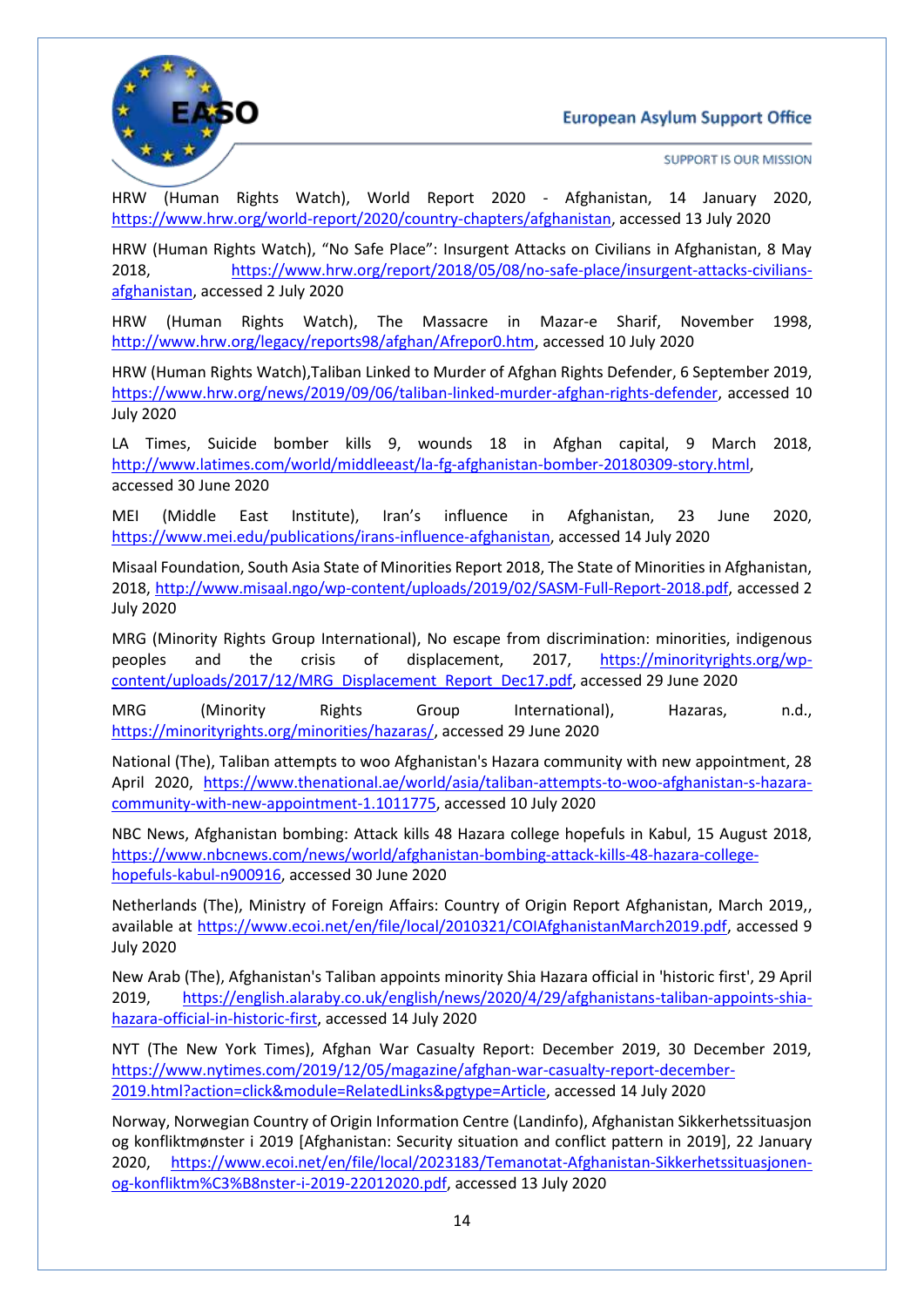

SUPPORT IS OUR MISSION

NPR, ISIS Claims Responsibility For Deadly Attack Aimed At Afghan Hazaras, 9 March 2018, [https://www.npr.org/sections/thetwo-way/2018/03/09/592210383/isis-claims-responsibility-for](https://www.npr.org/sections/thetwo-way/2018/03/09/592210383/isis-claims-responsibility-for-deadly-attack-aimed-at-afghan-hazaras?t=1593612452530)[deadly-attack-aimed-at-afghan-hazaras?t=1593612452530,](https://www.npr.org/sections/thetwo-way/2018/03/09/592210383/isis-claims-responsibility-for-deadly-attack-aimed-at-afghan-hazaras?t=1593612452530) accessed 2 July 2020

Pajhwok Afghan News, Hazara leaders demand serious probe into ceremony attack, 7 March 2020, [https://www.pajhwok.com/en/2020/03/07/hazara-leaders-demand-serious-probe-ceremony](https://www.pajhwok.com/en/2020/03/07/hazara-leaders-demand-serious-probe-ceremony-attack)[attack,](https://www.pajhwok.com/en/2020/03/07/hazara-leaders-demand-serious-probe-ceremony-attack) accessed 13 July 2020

Pew Research Center, Many Sunnis and Shias worry about religious conflict, n.d., [https://www.pewresearch.org/wp-content/uploads/sites/7/2013/11/Shias-Sunnis-religious-conflict](https://www.pewresearch.org/wp-content/uploads/sites/7/2013/11/Shias-Sunnis-religious-conflict-full-report.pdf)[full-report.pdf,](https://www.pewresearch.org/wp-content/uploads/sites/7/2013/11/Shias-Sunnis-religious-conflict-full-report.pdf) accessed 29 June 2020

RFE/RL (Radio Free Europe/Radio Liberty), Living Scared: In Kabul's Shi'ite Enclave, Hazara Fear A Taliban Return, 5 April 2020, [https://www.rferl.org/a/living-scared-in-kabul-s-shi-ite-enclave-hazara](https://www.rferl.org/a/living-scared-in-kabul-s-shi-ite-enclave-hazara-fear-a-taliban-return/30532478.html)[fear-a-taliban-return/30532478.html,](https://www.rferl.org/a/living-scared-in-kabul-s-shi-ite-enclave-hazara-fear-a-taliban-return/30532478.html) accessed 9 July 2020

RFE/RL (RadioFreeEurope/RadioLiberty), Under Threat, Kabul's Hazara Make Call to Arms, 20 September 2018, [https://www.rferl.org/a/under-threat-kabul-s-hazara-make-call-for](https://www.rferl.org/a/under-threat-kabul-s-hazara-make-call-for-arms/29500669.html)[arms/29500669.html,](https://www.rferl.org/a/under-threat-kabul-s-hazara-make-call-for-arms/29500669.html) accessed 3 July 2020

Stars and Stripes, New generation of Taliban fuels battles in northern Afghanistan, 10 September 2019, [https://www.stripes.com/news/middle-east/new-generation-of-taliban-fuels-battles-in](https://www.stripes.com/news/middle-east/new-generation-of-taliban-fuels-battles-in-northern-afghanistan-1.598168)[northern-afghanistan-1.598168](https://www.stripes.com/news/middle-east/new-generation-of-taliban-fuels-battles-in-northern-afghanistan-1.598168)

Swedish Committee for Afghanistan, The Afghan population, 22 May 2018, [https://swedishcommittee.org/afghanistan/population,](https://swedishcommittee.org/afghanistan/population) accessed 29 June 2020

Swedish Committee for Afghanistan, Religion in Afghanistan, 22 May 2018, [https://swedishcommittee.org/afghanistan/religion,](https://swedishcommittee.org/afghanistan/religion) accessed 29 June 2020

Swiss Refugee Council, Afghanistan: Gefährdungsprofile, 12 September 2019, [https://www.refugeecouncil.ch/fileadmin/user\\_upload/Publikationen/Herkunftslaenderberichte/Mi](https://www.refugeecouncil.ch/fileadmin/user_upload/Publikationen/Herkunftslaenderberichte/Mittlerer_Osten_-_Zentralasien/Afghanistan/190912-afg-gefaehrdungsprofile-de.pdf) ttlerer\_Osten - Zentralasien/Afghanistan/190912-afg-gefaehrdungsprofile-de.pdf, accessed 2 July 2020

Telegraph (The), Islamic State Bomber Kills 63 at Afghan Wedding in the Worst Attack in Months, 18 August 2019, [https://www.telegraph.co.uk/news/2019/08/17/suicide-bomb-rips-wedding-blast](https://www.telegraph.co.uk/news/2019/08/17/suicide-bomb-rips-wedding-blast-kabul-dozens-feared-dead/)[kabul-dozens-feared-dead/,](https://www.telegraph.co.uk/news/2019/08/17/suicide-bomb-rips-wedding-blast-kabul-dozens-feared-dead/) accessed 13 July 2020

Tolo News, Afghans Observe The Day Of Ashura In Peace, 10 September 2019, [https://tolonews.com/afghanistan/afghans-observe-ashura-peace,](https://tolonews.com/afghanistan/afghans-observe-ashura-peace) accessed 13 July 2020

UNAMA (United Nations Assistance Mission in Afghanistan), 2020 Quarterly Report, April 2020, [https://unama.unmissions.org/sites/default/files/unama\\_protection\\_of\\_civilians\\_in\\_armed\\_conflict](https://unama.unmissions.org/sites/default/files/unama_protection_of_civilians_in_armed_conflict_-_2020_first_quarter_report_english_0.pdf) - 2020 first quarter report english 0.pdf, accessed 2 July 2020

UNAMA (United Nations Assistance Mission in Afghanistan), 2019 Annual Report, February 2020, [https://unama.unmissions.org/sites/default/files/afghanistan\\_protection\\_of\\_civilians\\_annual\\_repor](https://unama.unmissions.org/sites/default/files/afghanistan_protection_of_civilians_annual_report_2019_-_22_february.pdf) t 2019 - 22 february.pdf, accessed 2 July 2020

UNAMA (United Nations Assistance Mission in Afghanistan), 2018 Annual Report, Feb 2019, [https://unama.unmissions.org/sites/default/files/unama\\_annual\\_protection\\_of\\_civilians\\_report\\_20](https://unama.unmissions.org/sites/default/files/unama_annual_protection_of_civilians_report_2018_-_23_feb_2019_-_english.pdf) 18 - 23 feb 2019 - english.pdf, accessed 2 July 2020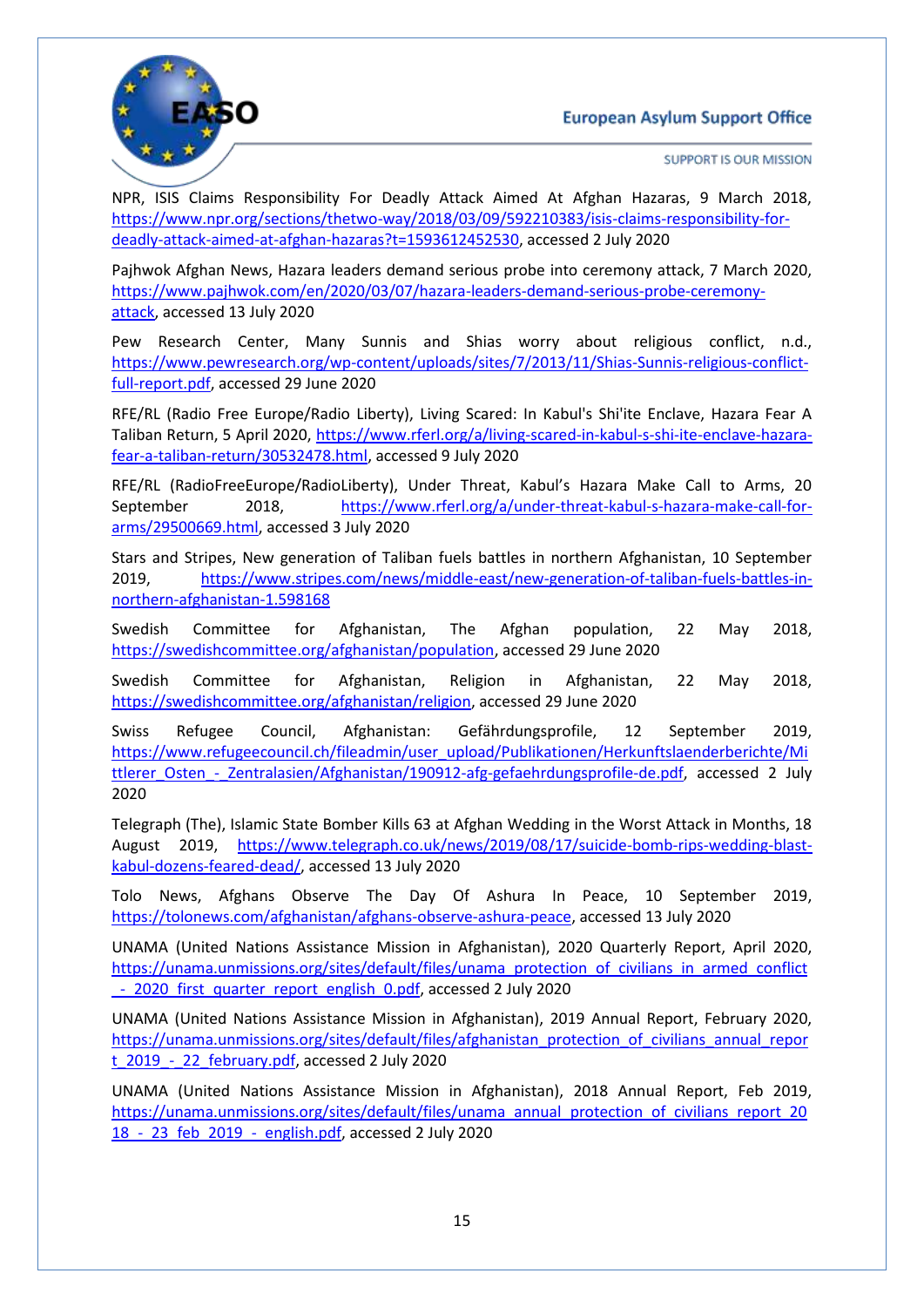

SUPPORT IS OUR MISSION

UNHCR (UN High Commissioner for Refugees), UNHCR Eligibility Guidelines for Assessing the International Protection Needs of Asylum-Seekers from Afghanistan, 30 August 2018, available at: [https://www.refworld.org/docid/5b8900109.html,](https://www.refworld.org/docid/5b8900109.html) accessed 29 June 2020

UNHRC (UN Human Rights Council), Situation of human rights in Afghanistan, and technical assistance achievements in the field of human rights; Report of the United Nations High Commissioner for Human Rights [A/HRC/43/74], 16 January 2020, [https://undocs.org/en/A/HRC/43/74,](https://undocs.org/en/A/HRC/43/74) accessed 13 July 2020

UNSC (UN Security Council), Letter dated 10 June 2019 from the Chair of the Security Council Committee established pursuant to resolution 1988 (2011) addressed to the President of the Security Council [S/2019/481], 13 June 2019, [https://www.securitycouncilreport.org/atf/cf/%7B65BFCF9B-](https://www.securitycouncilreport.org/atf/cf/%7B65BFCF9B-6D27-4E9C-8CD3-CF6E4FF96FF9%7D/s_2019_481.pdf)[6D27-4E9C-8CD3-CF6E4FF96FF9%7D/s\\_2019\\_481.pdf,](https://www.securitycouncilreport.org/atf/cf/%7B65BFCF9B-6D27-4E9C-8CD3-CF6E4FF96FF9%7D/s_2019_481.pdf) accessed 9 July 2020

UNSC (UN Security Council), The Islamic State of Iraq and the Levant - Khorasan (ISIL - K), [https://www.un.org/securitycouncil/content/islamic-state-iraq-and-levant-khorasan-isil-k,](https://www.un.org/securitycouncil/content/islamic-state-iraq-and-levant-khorasan-isil-k) accessed 2 July 2020

USCIRF (US Commission on International Religious Freedom), United States Commission on International Religious Freedom 2019 Annual Report; Country Reports: Tier 2 Countries: Afghanistan, April 2019[, https://www.uscirf.gov/sites/default/files/Tier2\\_AFGHANISTAN\\_2019.pdf,](https://www.uscirf.gov/sites/default/files/Tier2_AFGHANISTAN_2019.pdf) accessed 9 July 2020

USDOS (US Department of State), Country Report on Terrorism 2019, 24 June 2020, [https://www.state.gov/wp-content/uploads/2020/06/Country-Reports-on-Terrorism-2019-2.pdf,](https://www.state.gov/wp-content/uploads/2020/06/Country-Reports-on-Terrorism-2019-2.pdf) accessed 9 July 2020

USDOS (US Department of State: 2019 Report on International Religious Freedom), Afghanistan, 10 June 2020, [https://www.state.gov/wp-content/uploads/2020/06/AFGHANISTAN-2019-](https://www.state.gov/wp-content/uploads/2020/06/AFGHANISTAN-2019-INTERNATIONAL-RELIGIOUS-FREEDOM-REPORT.pdf) [INTERNATIONAL-RELIGIOUS-FREEDOM-REPORT.pdf,](https://www.state.gov/wp-content/uploads/2020/06/AFGHANISTAN-2019-INTERNATIONAL-RELIGIOUS-FREEDOM-REPORT.pdf) accessed 29 June 2020

USDOS (US Department of State), 2018 Report on International Religious Freedom: Afghanistan, 21 June 2019, [https://www.state.gov/wp-content/uploads/2019/05/AFGHANISTAN-2018-](https://www.state.gov/wp-content/uploads/2019/05/AFGHANISTAN-2018-INTERNATIONAL-RELIGIOUS-FREEDOM-REPORT.pdf) [INTERNATIONAL-RELIGIOUS-FREEDOM-REPORT.pdf,](https://www.state.gov/wp-content/uploads/2019/05/AFGHANISTAN-2018-INTERNATIONAL-RELIGIOUS-FREEDOM-REPORT.pdf) accessed on 13 July 2020

VOA (Voice of America) News, 'It Was Horrific:' Afghan Mother Speaks Out About Maternity Ward Attack, 18 May 2020, [https://www.voanews.com/extremism-watch/it-was-horrific-afghan-mother](https://www.voanews.com/extremism-watch/it-was-horrific-afghan-mother-speaks-out-about-maternity-ward-attack)[speaks-out-about-maternity-ward-attack,](https://www.voanews.com/extremism-watch/it-was-horrific-afghan-mother-speaks-out-about-maternity-ward-attack) accessed 14 July 2020

## **SOURCES CONSULTED**

ACCORD (Austrian Centre for Country of Origin and Asylum Research and Documentation), Afghanistan: Apostasie, Blasphemie, Konversion, Verstoß gegen islamische Verhaltensregeln, gesellschaftliche Wahrnehmung von RückkehrerInnen aus Europa [Afghanistan: Apostasy, blasphemy, conversion, violation of Islamic conduct, social perception of returnees from Europe], 15 June 2020, [https://www.ecoi.net/en/file/local/2031618/Afghanistan\\_Apostatsie\\_Konversion\\_Blasphemie.pdf,](https://www.ecoi.net/en/file/local/2031618/Afghanistan_Apostatsie_Konversion_Blasphemie.pdf) accessed 9 July 2020

AHRDO (Afghanistan Human Rights and Democracy Organization), Deportation to Afghanistan: A Challenge to State Legitimacy and Stability?, November 2019, [https://www.medico.de/fileadmin/user\\_upload/media/en/deportation-to-afghanistan.pdf,](https://www.medico.de/fileadmin/user_upload/media/en/deportation-to-afghanistan.pdf) accessed 13 July 2020